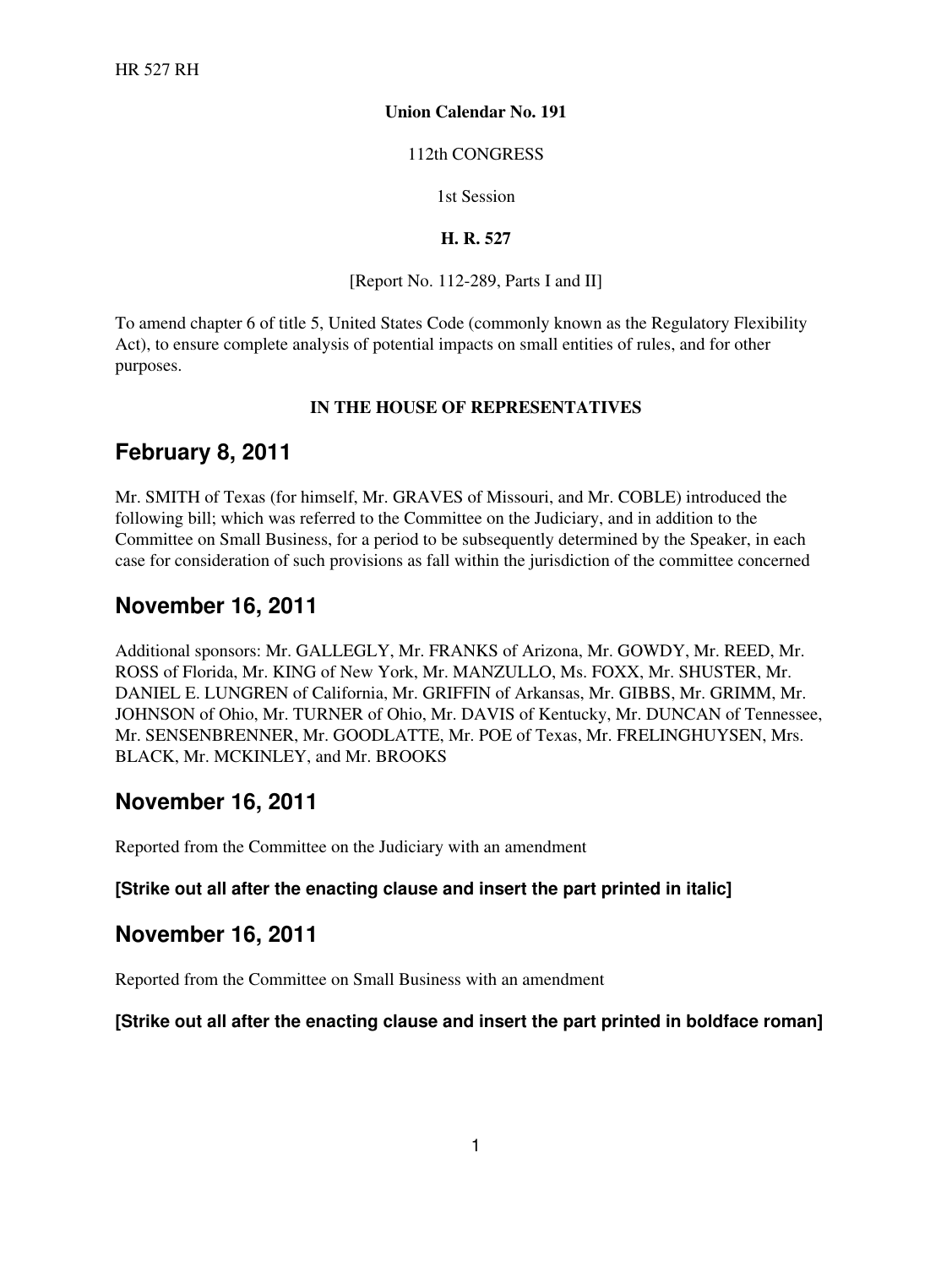### **A BILL**

To amend chapter 6 of title 5, United States Code (commonly known as the Regulatory Flexibility Act), to ensure complete analysis of potential impacts on small entities of rules, and for other purposes.

*Be it enacted by the Senate and House of Representatives of the United States of America in Congress assembled,*

## *SECTION 1. SHORT TITLE; TABLE OF CONTENTS.*

- *(a) Short Title- This Act may be cited as the `Regulatory Flexibility Improvements Act of 2011'.*
- *(b) Table of Contents- The table of contents of this Act is as follows:*
- *Sec. 1. Short title; table of contents.*

*Sec. 2. Clarification and expansion of rules covered by the Regulatory Flexibility Act.*

*Sec. 3. Requirements providing for more detailed analyses.*

*Sec. 4. Repeal of waiver and delay authority; additional powers of the Chief Counsel for Advocacy.*

*Sec. 5. Procedures for gathering comments.*

*Sec. 6. Periodic review of rules.*

*Sec. 7. Judicial review of compliance with the requirements of the Regulatory Flexibility Act available after publication of the final rule.*

*Sec. 8. Jurisdiction of court of appeals over rules implementing the Regulatory Flexibility Act.*

*Sec. 9. Clerical amendments.*

## *SEC. 2. CLARIFICATION AND EXPANSION OF RULES COVERED BY THE REGULATORY FLEXIBILITY ACT.*

*(a) In General- Paragraph (2) of section 601 of title 5, United States Code, is amended to read as follows:*

*`(2) RULE- The term `rule' has the meaning given such term in section 551(4) of this title, except that such term does not include a rule of particular (and not general) applicability relating to rates, wages, corporate or financial structures or reorganizations thereof, prices, facilities, appliances, services, or allowances therefor or to valuations, costs or accounting, or practices relating to such rates, wages, structures, prices, appliances, services, or allowances.'.*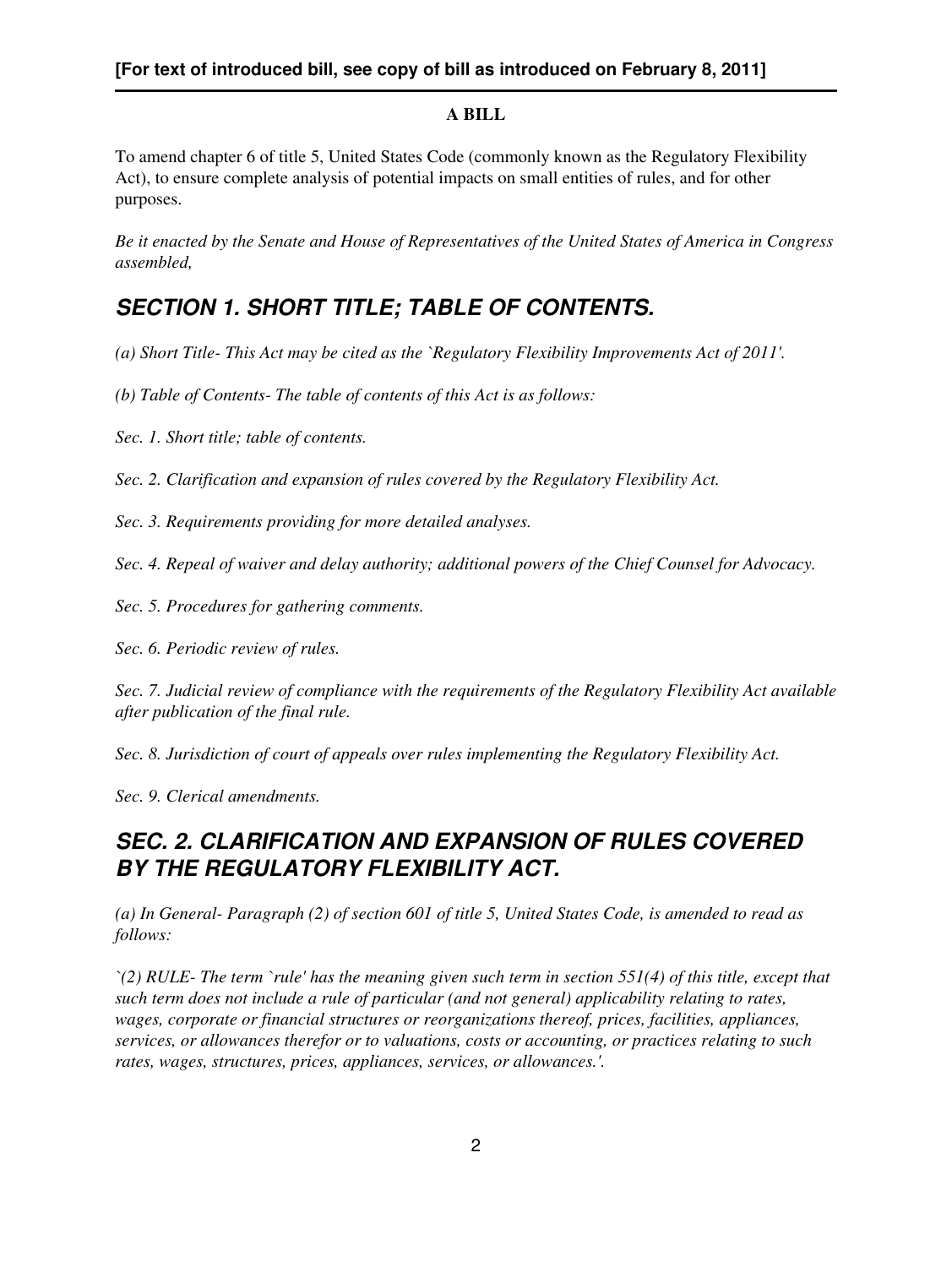*(b) Inclusion of Rules With Indirect Effects- Section 601 of title 5, United States Code, is amended by adding at the end the following new paragraph:*

*`(9) ECONOMIC IMPACT- The term `economic impact' means, with respect to a proposed or final rule--*

*`(A) any direct economic effect on small entities of such rule; and*

*`(B) any indirect economic effect on small entities which is reasonably foreseeable and results from such rule (without regard to whether small entities will be directly regulated by the rule).'.*

*(c) Inclusion of Rules With Beneficial Effects-*

*(1) INITIAL REGULATORY FLEXIBILITY ANALYSIS- Subsection (c) of section 603 of title 5, United States Code, is amended by striking the first sentence and inserting `Each initial regulatory flexibility analysis shall also contain a detailed description of alternatives to the proposed rule which minimize any adverse significant economic impact or maximize any beneficial significant economic impact on small entities.'.*

*(2) FINAL REGULATORY FLEXIBILITY ANALYSIS- The first paragraph (6) of section 604(a) of title 5, United States Code, is amended by striking `minimize the significant economic impact' and inserting `minimize the adverse significant economic impact or maximize the beneficial significant economic impact'.*

*(d) Inclusion of Rules Affecting Tribal Organizations- Paragraph (5) of section 601 of title 5, United States Code, is amended by inserting `and tribal organizations (as defined in section 4(l) of the Indian Self-Determination and Education Assistance Act (25 U.S.C. 450b(l))),' after `special districts,'.*

*(e) Inclusion of Land Management Plans and Formal Rulemaking-*

*(1) INITIAL REGULATORY FLEXIBILITY ANALYSIS- Subsection (a) of section 603 of title 5, United States Code, is amended in the first sentence--*

*(A) by striking `or' after `proposed rule,'; and*

*(B) by inserting `or publishes a revision or amendment to a land management plan,' after `United States,'.*

*(2) FINAL REGULATORY FLEXIBILITY ANALYSIS- Subsection (a) of section 604 of title 5, United States Code, is amended in the first sentence--*

*(A) by striking `or' after `proposed rulemaking,'; and*

*(B) by inserting `or adopts a revision or amendment to a land management plan,' after `section 603(a),'.*

*(3) LAND MANAGEMENT PLAN DEFINED- Section 601 of title 5, United States Code, is amended by adding at the end the following new paragraph:*

*`(10) LAND MANAGEMENT PLAN-*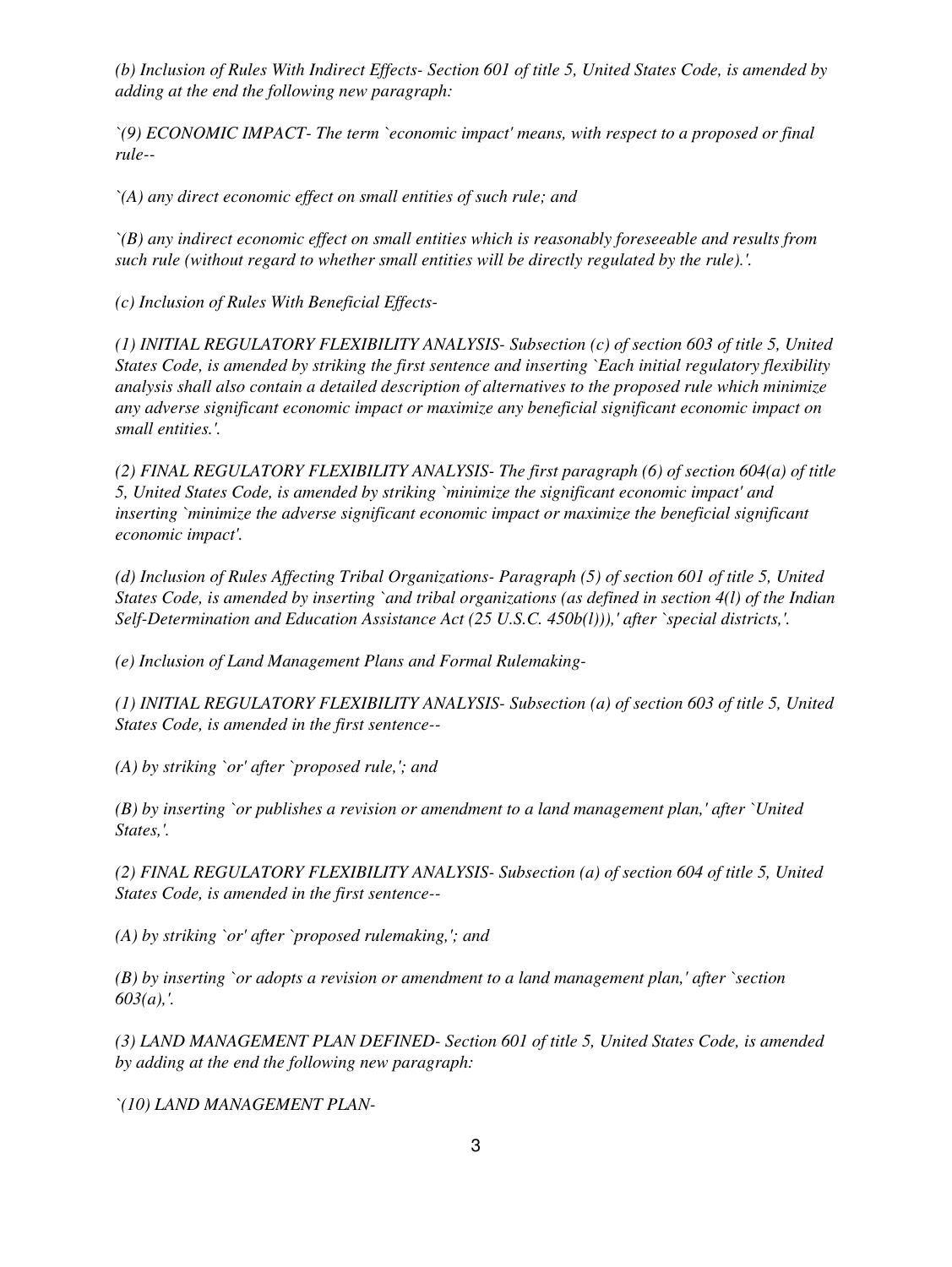*`(A) IN GENERAL- The term `land management plan' means--*

*`(i) any plan developed by the Secretary of Agriculture under section 6 of the Forest and Rangeland Renewable Resources Planning Act of 1974 (16 U.S.C. 1604); and*

*`(ii) any plan developed by the Secretary of Interior under section 202 of the Federal Land Policy and Management Act of 1976 (43 U.S.C. 1712).*

*`(B) REVISION- The term `revision' means any change to a land management plan which--*

*`(i) in the case of a plan described in subparagraph (A)(i), is made under section 6(f)(5) of the Forest and Rangeland Renewable Resources Planning Act of 1974 (16 U.S.C. 1604(f)(5)); or*

*`(ii) in the case of a plan described in subparagraph (A)(ii), is made under section 1610.5-6 of title 43, Code of Federal Regulations (or any successor regulation).*

*`(C) AMENDMENT- The term `amendment' means any change to a land management plan which--*

*`(i) in the case of a plan described in subparagraph (A)(i), is made under section 6(f)(4) of the Forest and Rangeland Renewable Resources Planning Act of 1974 (16 U.S.C. 1604(f)(4)) and with respect to which the Secretary of Agriculture prepares a statement described in section 102(2)(C) of the National Environmental Policy Act of 1969 (42 U.S.C. 4332(2)(C)); or*

*`(ii) in the case of a plan described in subparagraph (A)(ii), is made under section 1610.5-5 of title 43, Code of Federal Regulations (or any successor regulation) and with respect to which the Secretary of the Interior prepares a statement described in section 102(2)(C) of the National Environmental Policy Act of 1969 (42 U.S.C. 4332(2)(C)).'.*

*(f) Inclusion of Certain Interpretive Rules Involving the Internal Revenue Laws-*

*(1) IN GENERAL- Subsection (a) of section 603 of title 5, United States Code, is amended by striking the period at the end and inserting `or a recordkeeping requirement, and without regard to whether such requirement is imposed by statute or regulation.'.*

*(2) COLLECTION OF INFORMATION- Paragraph (7) of section 601 of title 5, United States Code, is amended to read as follows:*

*`(7) COLLECTION OF INFORMATION- The term `collection of information' has the meaning given such term in section 3502(3) of title 44.'.*

*(3) RECORDKEEPING REQUIREMENT- Paragraph (8) of section 601 of title 5, United States Code, is amended to read as follows:*

*`(8) RECORDKEEPING REQUIREMENT- The term `recordkeeping requirement' has the meaning given such term in section 3502(13) of title 44.'.*

*(g) Definition of Small Organization- Paragraph (4) of section 601 of title 5, United States Code, is amended to read as follows:*

*`(4) SMALL ORGANIZATION-*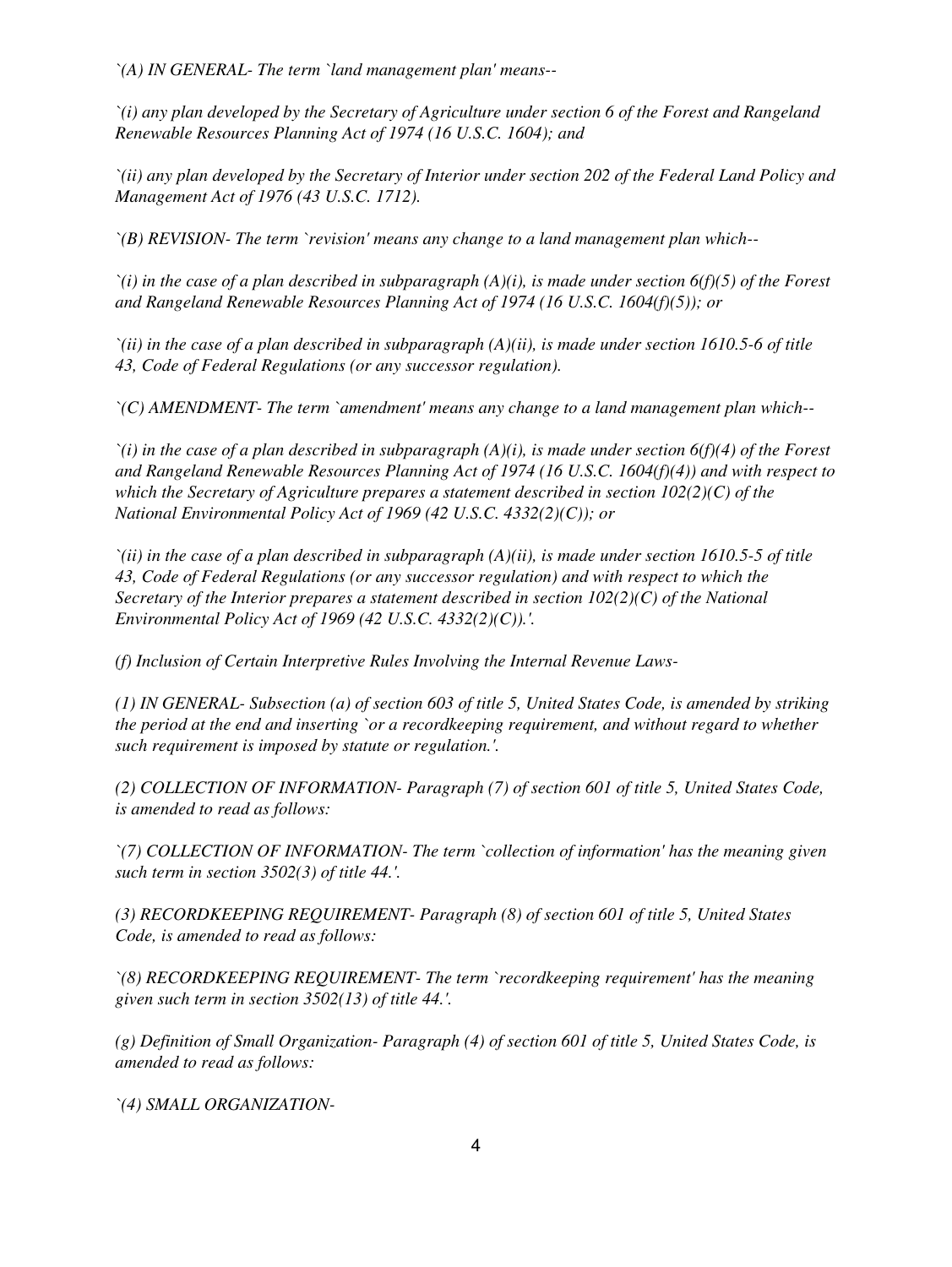*`(A) IN GENERAL- The term `small organization' means any not-for-profit enterprise which, as of the issuance of the notice of proposed rulemaking--*

*`(i) in the case of an enterprise which is described by a classification code of the North American Industrial Classification System, does not exceed the size standard established by the Administrator of the Small Business Administration pursuant to section 3 of the Small Business Act (15 U.S.C. 632) for small business concerns described by such classification code; and*

*`(ii) in the case of any other enterprise, has a net worth that does not exceed \$7,000,000 and has not more than 500 employees.*

*`(B) LOCAL LABOR ORGANIZATIONS- In the case of any local labor organization, subparagraph (A) shall be applied without regard to any national or international organization of which such local labor organization is a part.*

*`(C) AGENCY DEFINITIONS- Subparagraphs (A) and (B) shall not apply to the extent that an agency, after consultation with the Office of Advocacy of the Small Business Administration and after opportunity for public comment, establishes one or more definitions for such term which are appropriate to the activities of the agency and publishes such definitions in the Federal Register.'.*

## *SEC. 3. REQUIREMENTS PROVIDING FOR MORE DETAILED ANALYSES.*

*(a) Initial Regulatory Flexibility Analysis- Subsection (b) of section 603 of title 5, United States Code, is amended to read as follows:*

*`(b) Each initial regulatory flexibility analysis required under this section shall contain a detailed statement--*

*`(1) describing the reasons why action by the agency is being considered;*

*`(2) describing the objectives of, and legal basis for, the proposed rule;*

*`(3) estimating the number and type of small entities to which the proposed rule will apply;*

*`(4) describing the projected reporting, recordkeeping, and other compliance requirements of the proposed rule, including an estimate of the classes of small entities which will be subject to the requirement and the type of professional skills necessary for preparation of the report and record;*

*`(5) describing all relevant Federal rules which may duplicate, overlap, or conflict with the proposed rule, or the reasons why such a description could not be provided;*

*`(6) estimating the additional cumulative economic impact of the proposed rule on small entities beyond that already imposed on the class of small entities by the agency or why such an estimate is not available; and*

*`(7) describing any disproportionate economic impact on small entities or a specific class of small entities.'.*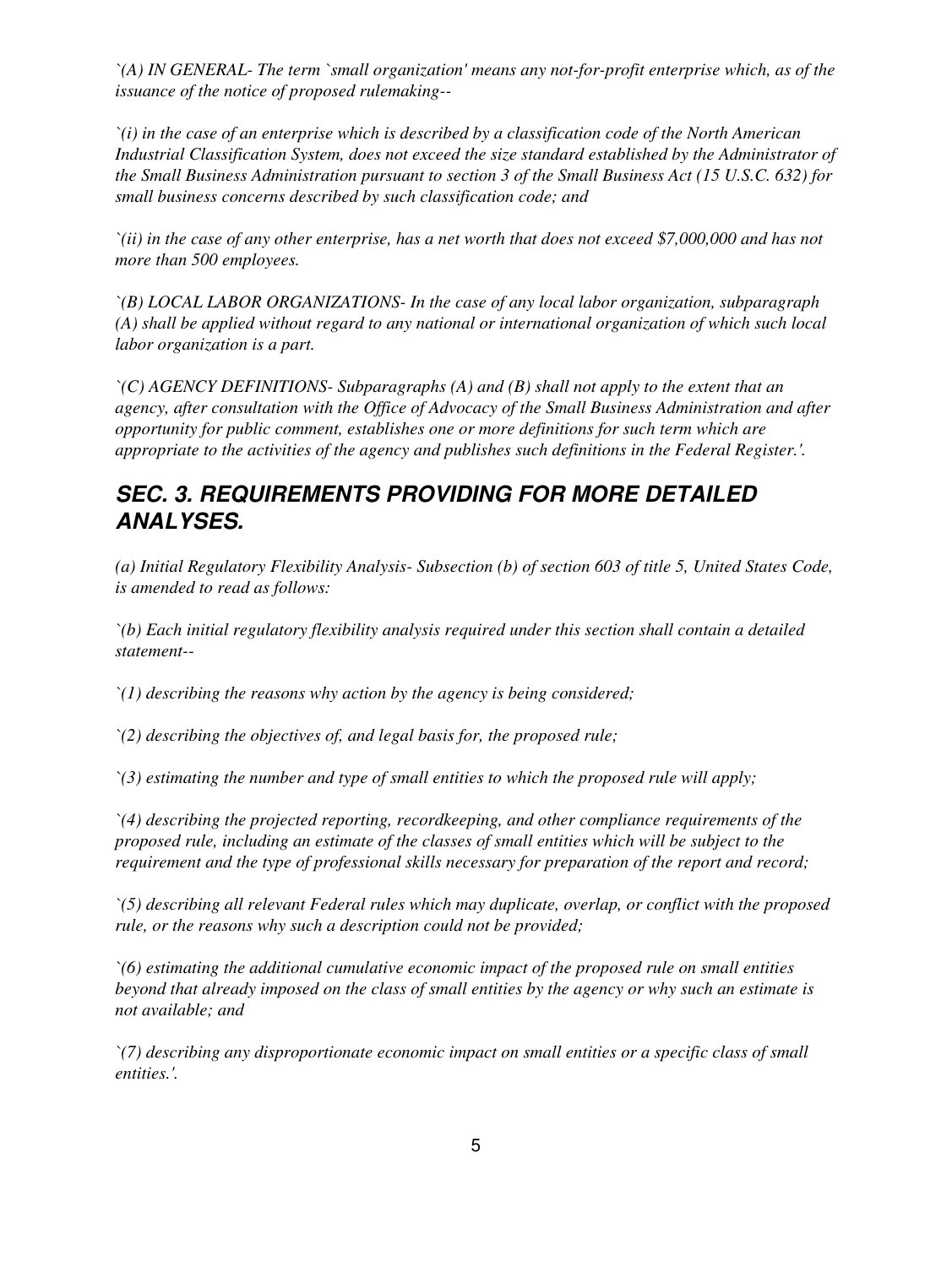*(b) Final Regulatory Flexibility Analysis-*

*(1) IN GENERAL- Section 604(a) of title 5, United States Code, is amended--*

*(A) in paragraph (4), by striking `an explanation' and inserting `a detailed explanation';*

*(B) in each of paragraphs (4), (5), and the first paragraph (6), by inserting `detailed' before `description'; and*

*(C) by adding at the end the following:*

*`(7) describing any disproportionate economic impact on small entities or a specific class of small entities.'.*

*(2) INCLUSION OF RESPONSE TO COMMENTS ON CERTIFICATION OF PROPOSED RULE-Paragraph (2) of section 604(a) of title 5, United States Code, is amended by inserting `(or certification of the proposed rule under section 605(b))' after `initial regulatory flexibility analysis'.*

*(3) PUBLICATION OF ANALYSIS ON WEBSITE- Subsection (b) of section 604 of title 5, United States Code, is amended to read as follows:*

*`(b) The agency shall make copies of the final regulatory flexibility analysis available to the public, including placement of the entire analysis on the agency's website, and shall publish in the Federal Register the final regulatory flexibility analysis, or a summary thereof which includes the telephone number, mailing address, and link to the website where the complete analysis may be obtained.'.*

*(c) Cross-References to Other Analyses- Subsection (a) of section 605 of title 5, United States Code, is amended to read as follows:*

*`(a) A Federal agency shall be treated as satisfying any requirement regarding the content of an agenda or regulatory flexibility analysis under section 602, 603, or 604, if such agency provides in such agenda or analysis a cross-reference to the specific portion of another agenda or analysis which is required by any other law and which satisfies such requirement.'.*

*(d) Certifications- Subsection (b) of section 605 of title 5, United States Code, is amended--*

*(1) by inserting `detailed' before `statement' the first place it appears; and*

*(2) by inserting `and legal' after `factual'.*

*(e) Quantification Requirements- Section 607 of title 5, United States Code, is amended to read as follows:*

#### *`Sec. 607. Quantification requirements*

*`In complying with sections 603 and 604, an agency shall provide--*

*`(1) a quantifiable or numerical description of the effects of the proposed or final rule and alternatives to the proposed or final rule; or*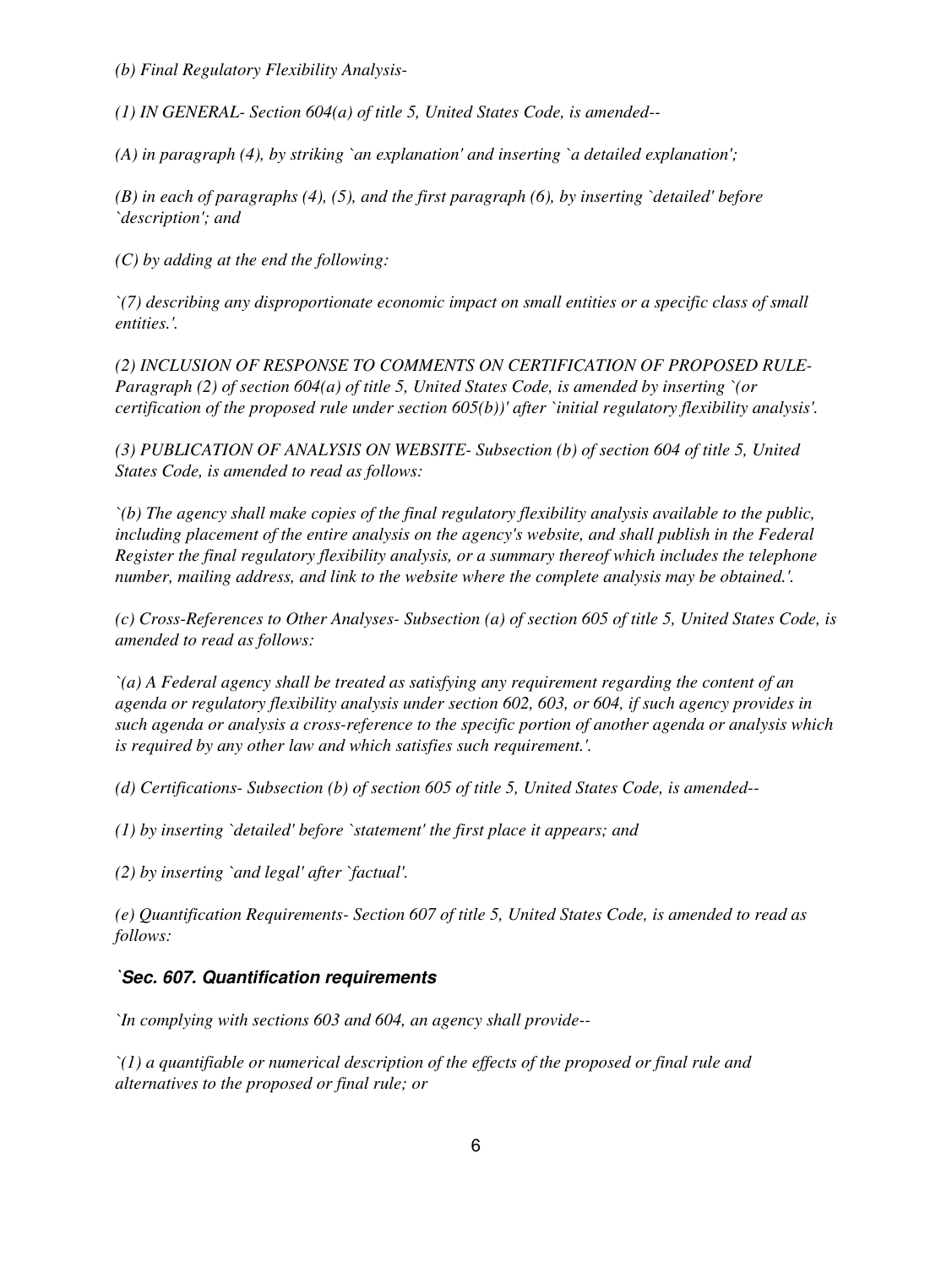*`(2) a more general descriptive statement and a detailed statement explaining why quantification is not practicable or reliable.'.*

## *SEC. 4. REPEAL OF WAIVER AND DELAY AUTHORITY; ADDITIONAL POWERS OF THE CHIEF COUNSEL FOR ADVOCACY.*

*(a) In General- Section 608 is amended to read as follows:*

#### *`Sec. 608. Additional powers of Chief Counsel for Advocacy*

*`(a)(1) Not later than 270 days after the date of the enactment of the Regulatory Flexibility Improvements Act of 2011, the Chief Counsel for Advocacy of the Small Business Administration shall, after opportunity for notice and comment under section 553, issue rules governing agency compliance with this chapter. The Chief Counsel may modify or amend such rules after notice and comment under section 553. This chapter (other than this subsection) shall not apply with respect to the issuance, modification, and amendment of rules under this paragraph.*

*`(2) An agency shall not issue rules which supplement the rules issued under subsection (a) unless such agency has first consulted with the Chief Counsel for Advocacy to ensure that such supplemental rules comply with this chapter and the rules issued under paragraph (1).*

*`(b) Notwithstanding any other law, the Chief Counsel for Advocacy of the Small Business Administration may intervene in any agency adjudication (unless such agency is authorized to impose a fine or penalty under such adjudication), and may inform the agency of the impact that any decision on the record may have on small entities. The Chief Counsel shall not initiate an appeal with respect to any adjudication in which the Chief Counsel intervenes under this subsection.*

*`(c) The Chief Counsel for Advocacy may file comments in response to any agency notice requesting comment, regardless of whether the agency is required to file a general notice of proposed rulemaking under section 553.'.*

*(b) Conforming Amendments-*

*(1) Section 611(a)(1) of such title is amended by striking `608(b),'.*

*(2) Section 611(a)(2) of such title is amended by striking `608(b),'.*

*(3) Section 611(a)(3) of such title is amended--*

- *(A) by striking subparagraph (B); and*
- *(B) by striking `(3)(A) A small entity' and inserting the following:*

*`(3) A small entity'.*

### *SEC. 5. PROCEDURES FOR GATHERING COMMENTS.*

*Section 609 of title 5, United States Code, is amended by striking subsection (b) and all that follows through the end of the section and inserting the following:*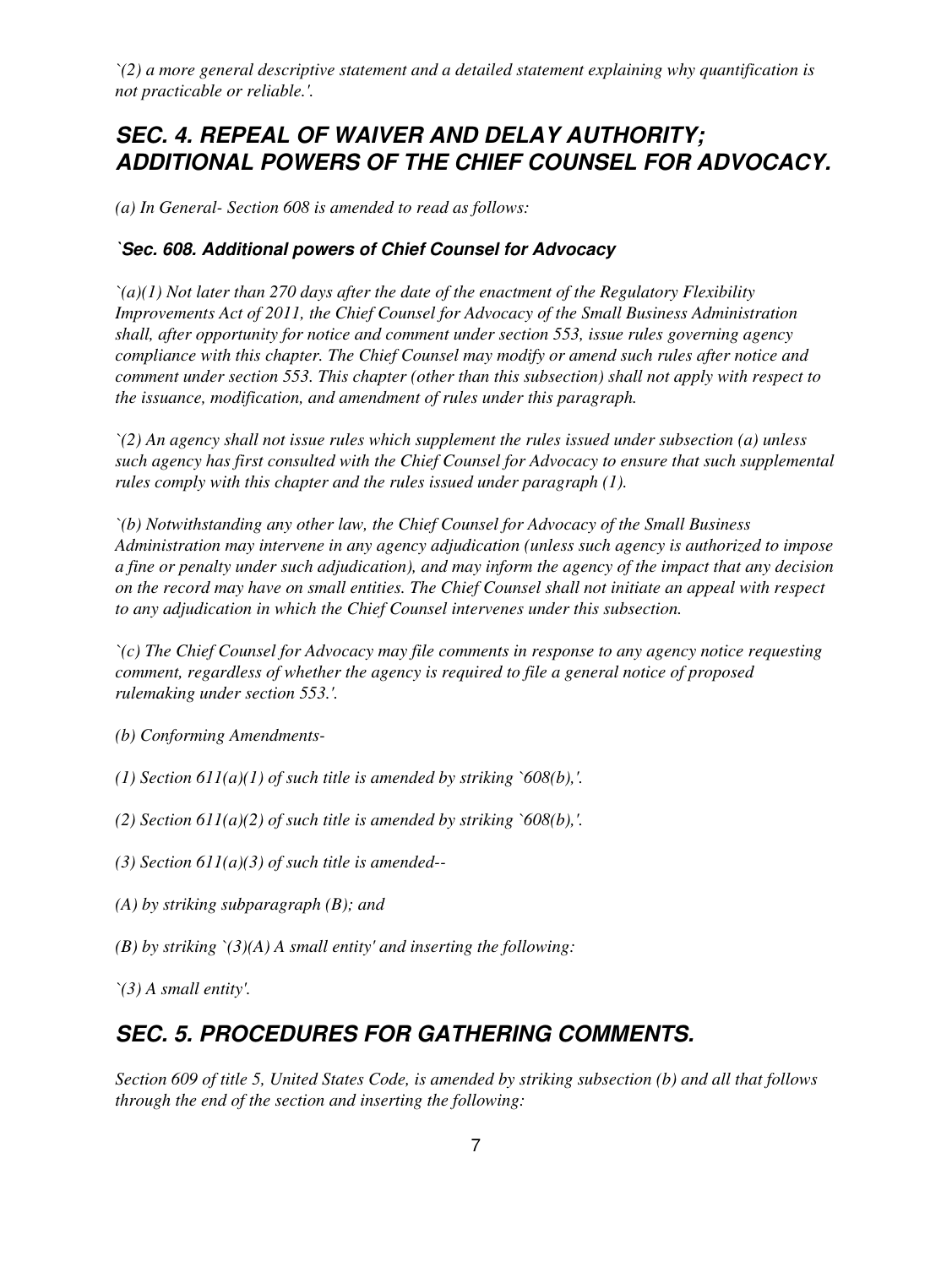*`(b)(1) Prior to publication of any proposed rule described in subsection (e), an agency making such rule shall notify the Chief Counsel for Advocacy of the Small Business Administration and provide the Chief Counsel with--*

*`(A) all materials prepared or utilized by the agency in making the proposed rule, including the draft of the proposed rule; and*

*`(B) information on the potential adverse and beneficial economic impacts of the proposed rule on small entities and the type of small entities that might be affected.*

*`(2) An agency shall not be required under paragraph (1) to provide the exact language of any draft if the rule--*

*`(A) relates to the internal revenue laws of the United States; or*

*`(B) is proposed by an independent regulatory agency (as defined in section 3502(5) of title 44).*

*`(c) Not later than 15 days after the receipt of such materials and information under subsection (b), the Chief Counsel for Advocacy of the Small Business Administration shall--*

*`(1) identify small entities or representatives of small entities or a combination of both for the purpose of obtaining advice, input, and recommendations from those persons about the potential economic impacts of the proposed rule and the compliance of the agency with section 603; and*

*`(2) convene a review panel consisting of an employee from the Office of Advocacy of the Small Business Administration, an employee from the agency making the rule, and in the case of an agency other than an independent regulatory agency (as defined in section 3502(5) of title 44), an employee from the Office of Information and Regulatory Affairs of the Office of Management and Budget to review the materials and information provided to the Chief Counsel under subsection (b).*

*`(d)(1) Not later than 60 days after the review panel described in subsection (c)(2) is convened, the Chief Counsel for Advocacy of the Small Business Administration shall, after consultation with the members of such panel, submit a report to the agency and, in the case of an agency other than an independent regulatory agency (as defined in section 3502(5) of title 44), the Office of Information and Regulatory Affairs of the Office of Management and Budget.*

*`(2) Such report shall include an assessment of the economic impact of the proposed rule on small entities and a discussion of any alternatives that will minimize adverse significant economic impacts or maximize beneficial significant economic impacts on small entities.*

*`(3) Such report shall become part of the rulemaking record. In the publication of the proposed rule, the agency shall explain what actions, if any, the agency took in response to such report.*

*`(e) A proposed rule is described by this subsection if the Administrator of the Office of Information and Regulatory Affairs of the Office of Management and Budget, the head of the agency (or the delegatee of the head of the agency), or an independent regulatory agency determines that the proposed rule is likely to result in--*

*`(1) an annual effect on the economy of \$100,000,000 or more;*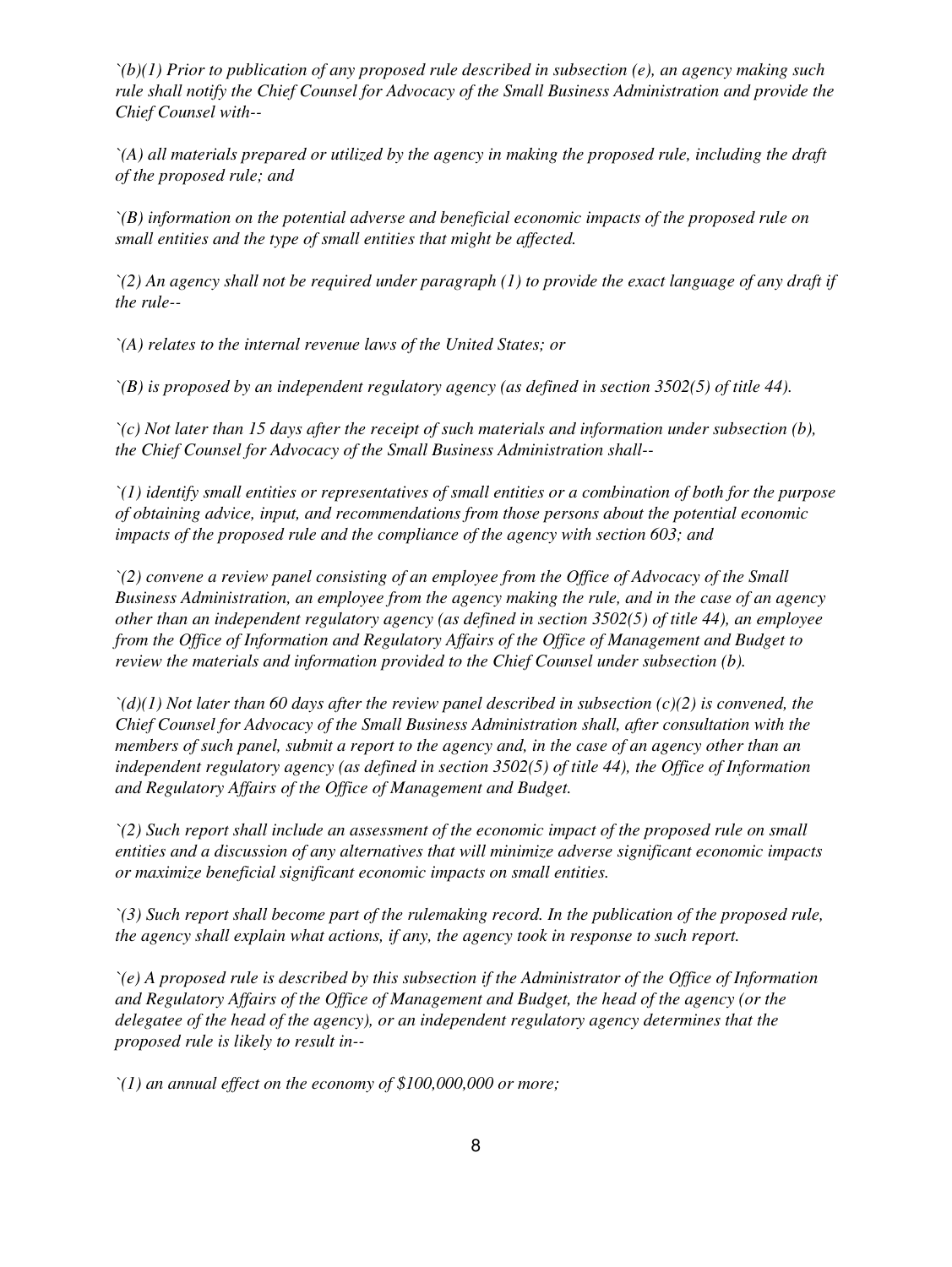*`(2) a major increase in costs or prices for consumers, individual industries, Federal, State, or local governments, tribal organizations, or geographic regions;*

*`(3) significant adverse effects on competition, employment, investment, productivity, innovation, or on the ability of United States-based enterprises to compete with foreign-based enterprises in domestic and export markets; or*

*`(4) a significant economic impact on a substantial number of small entities.*

*`(f) Upon application by the agency, the Chief Counsel for Advocacy of the Small Business Administration may waive the requirements of subsections (b) through (e) if the Chief Counsel determines that compliance with the requirements of such subsections are impracticable, unnecessary, or contrary to the public interest.'.*

### *SEC. 6. PERIODIC REVIEW OF RULES.*

*Section 610 of title 5, United States Code, is amended to read as follows:*

#### *`Sec. 610. Periodic review of rules*

*`(a) Not later than 180 days after the enactment of the Regulatory Flexibility Improvements Act of 2011, each agency shall publish in the Federal Register and place on its website a plan for the periodic review of rules issued by the agency which the head of the agency determines have a significant economic impact on a substantial number of small entities. Such determination shall be made without regard to whether the agency performed an analysis under section 604. The purpose of the review shall be to determine whether such rules should be continued without change, or should be amended or rescinded, consistent with the stated objectives of applicable statutes, to minimize any adverse significant economic impacts or maximize any beneficial significant economic impacts on a substantial number of small entities. Such plan may be amended by the agency at any time by publishing the revision in the Federal Register and subsequently placing the amended plan on the agency's website.*

*`(b) The plan shall provide for the review of all such agency rules existing on the date of the enactment of the Regulatory Flexibility Improvements Act of 2011 within 10 years of the date of publication of the plan in the Federal Register and for review of rules adopted after the date of enactment of the Regulatory Flexibility Improvements Act of 2011 within 10 years after the publication of the final rule in the Federal Register. If the head of the agency determines that completion of the review of existing rules is not feasible by the established date, the head of the agency shall so certify in a statement published in the Federal Register and may extend the review for not longer than 2 years after publication of notice of extension in the Federal Register. Such certification and notice shall be sent to the Chief Counsel for Advocacy of the Small Business Administration and the Congress.*

*`(c) Each agency shall annually submit a report regarding the results of its review pursuant to such plan to the Congress, the Chief Counsel for Advocacy of the Small Business Administration, and, in the case of agencies other than independent regulatory agencies (as defined in section 3502(5) of title 44) to the Administrator of the Office of Information and Regulatory Affairs of the Office of Management and Budget. Such report shall include the identification of any rule with respect to which the head of the agency made a determination described in paragraph (5) or (6) of subsection*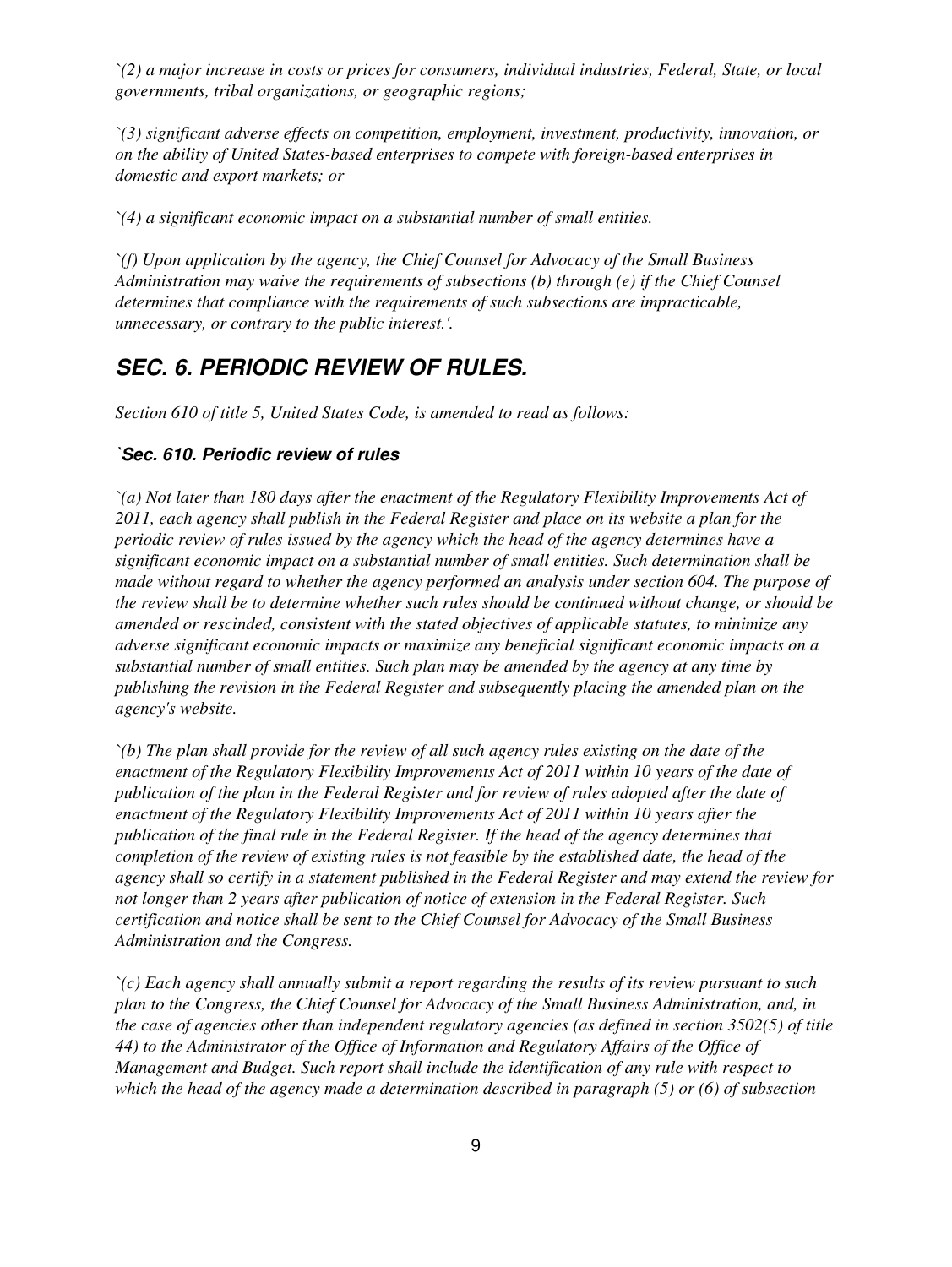*(d) and a detailed explanation of the reasons for such determination.*

*`(d) In reviewing a rule pursuant to subsections (a) through (c), the agency shall amend or rescind the rule to minimize any adverse significant economic impact on a substantial number of small entities or disproportionate economic impact on a specific class of small entities, or maximize any beneficial significant economic impact of the rule on a substantial number of small entities to the greatest extent possible, consistent with the stated objectives of applicable statutes. In amending or rescinding the rule, the agency shall consider the following factors:*

*`(1) The continued need for the rule.*

*`(2) The nature of complaints received by the agency from small entities concerning the rule.*

*`(3) Comments by the Regulatory Enforcement Ombudsman and the Chief Counsel for Advocacy of the Small Business Administration.*

*`(4) The complexity of the rule.*

*`(5) The extent to which the rule overlaps, duplicates, or conflicts with other Federal rules and, unless the head of the agency determines it to be infeasible, State, territorial, and local rules.*

*`(6) The contribution of the rule to the cumulative economic impact of all Federal rules on the class of small entities affected by the rule, unless the head of the agency determines that such calculations cannot be made and reports that determination in the annual report required under subsection (c).*

*`(7) The length of time since the rule has been evaluated or the degree to which technology, economic conditions, or other factors have changed in the area affected by the rule.*

*`(e) The agency shall publish in the Federal Register and on its website a list of rules to be reviewed pursuant to such plan. Such publication shall include a brief description of the rule, the reason why the agency determined that it has a significant economic impact on a substantial number of small entities (without regard to whether it had prepared a final regulatory flexibility analysis for the rule), and request comments from the public, the Chief Counsel for Advocacy of the Small Business Administration, and the Regulatory Enforcement Ombudsman concerning the enforcement of the rule.'.*

## *SEC. 7. JUDICIAL REVIEW OF COMPLIANCE WITH THE REQUIREMENTS OF THE REGULATORY FLEXIBILITY ACT AVAILABLE AFTER PUBLICATION OF THE FINAL RULE.*

*(a) In General- Paragraph (1) of section 611(a) of title 5, United States Code, is amended by striking `final agency action' and inserting `such rule'.*

*(b) Jurisdiction- Paragraph (2) of such section is amended by inserting `(or which would have such jurisdiction if publication of the final rule constituted final agency action)' after `provision of law,'.*

*(c) Time for Bringing Action- Paragraph (3) of such section is amended--*

*(1) by striking `final agency action' and inserting `publication of the final rule'; and*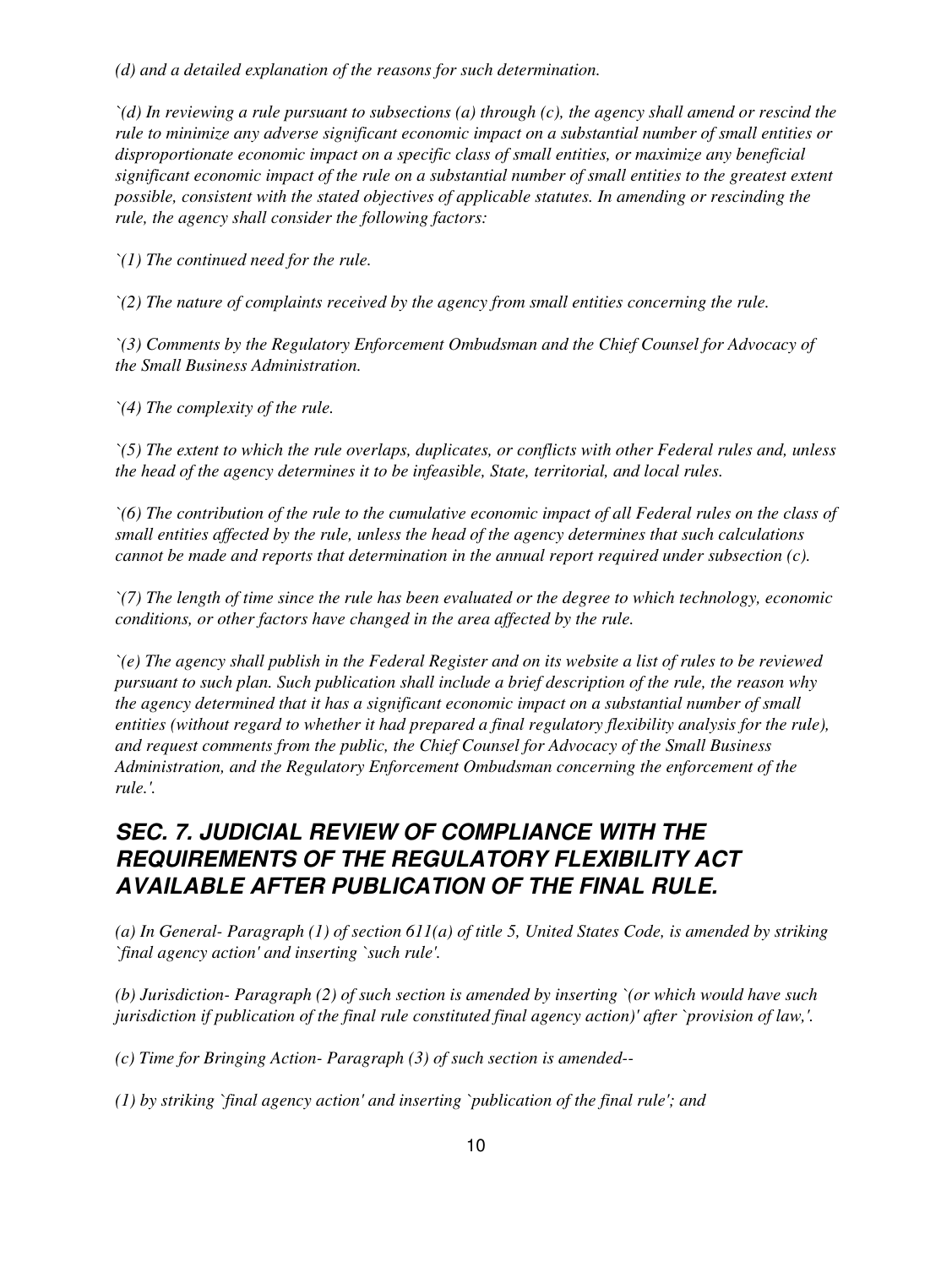*(2) by inserting `, in the case of a rule for which the date of final agency action is the same date as the publication of the final rule,' after `except that'.*

*(d) Intervention by Chief Counsel for Advocacy- Subsection (b) of section 612 of title 5, United States Code, is amended by inserting before the first period `or agency compliance with section 601, 603, 604, 605(b), 609, or 610'.*

### *SEC. 8. JURISDICTION OF COURT OF APPEALS OVER RULES IMPLEMENTING THE REGULATORY FLEXIBILITY ACT.*

*(a) In General- Section 2342 of title 28, United States Code, is amended--*

*(1) in paragraph (6), by striking `and' at the end;*

*(2) in paragraph (7), by striking the period at the end and inserting `; and'; and*

*(3) by inserting after paragpraph (7) the following new paragraph:*

*`(8) all final rules under section 608(a) of title 5.'.*

*(b) Conforming Amendments- Paragraph (3) of section 2341 of title 28, United States Code, is amended--*

*(1) in subparagraph (D), by striking `and' at the end;*

*(2) in subparagraph (E), by striking the period at the end and inserting `; and'; and*

*(3) by adding at the end the following new subparagraph:*

*`(F) the Office of Advocacy of the Small Business Administration, when the final rule is under section 608(a) of title 5.'.*

*(c) Authorization To Intervene and Comment on Agency Compliance With Administrative Procedure-Subsection (b) of section 612 of title 5, United States Code, is amended by inserting `chapter 5, and chapter 7,' after `this chapter,'.*

### *SEC. 9. CLERICAL AMENDMENTS.*

*(a) Section 601 of title 5, United States Code, is amended--*

*(1) in paragraph (1)--*

*(A) by striking the semicolon at the end and inserting a period; and*

*(B) by striking `(1) the term' and inserting the following:*

*`(1) AGENCY- The term';*

*(2) in paragraph (3)--*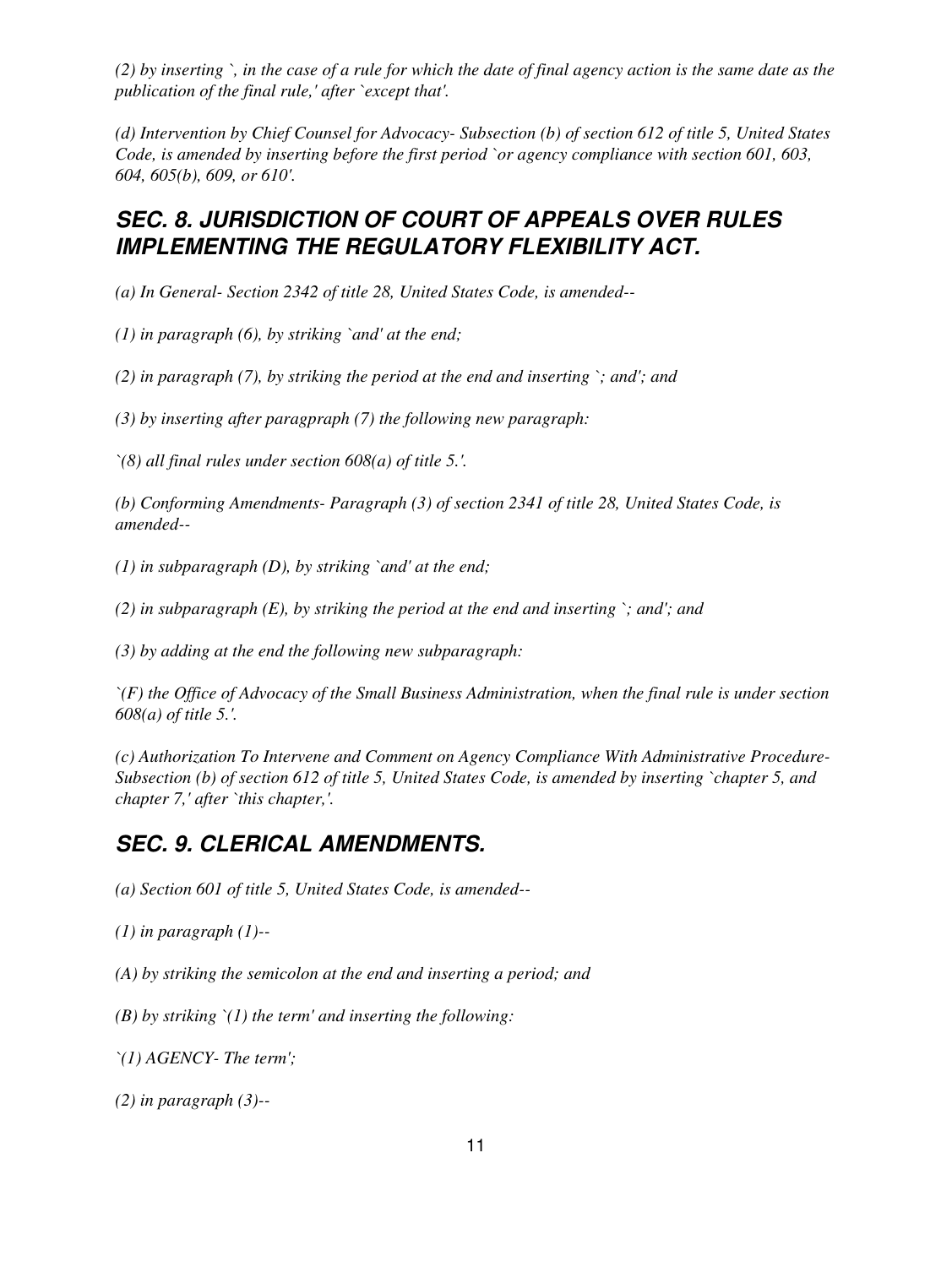- *(A) by striking the semicolon at the end and inserting a period; and*
- *(B) by striking `(3) the term' and inserting the following:*
- *`(3) SMALL BUSINESS- The term';*
- *(3) in paragraph (5)--*
- *(A) by striking the semicolon at the end and inserting a period; and*
- *(B) by striking `(5) the term' and inserting the following:*
- *`(5) SMALL GOVERNMENTAL JURISDICTION- The term'; and*
- *(4) in paragraph (6)--*
- *(A) by striking `; and' and inserting a period; and*
- *(B) by striking `(6) the term' and inserting the following:*
- *`(6) SMALL ENTITY- The term'.*
- *(b) The heading of section 605 of title 5, United States Code, is amended to read as follows:*

#### *`Sec. 605. Incorporations by reference and certifications'.*

- *(c) The table of sections for chapter 6 of title 5, United States Code, is amended--*
- *(1) by striking the item relating to section 605 and inserting the following new item:*
- *`605. Incorporations by reference and certifications.';*
- *(2) by striking the item relating to section 607 and inserting the following new item:*
- *`607. Quantification requirements.';*
- *and*
- *(3) by striking the item relating to section 608 and inserting the following:*
- *`608. Additional powers of Chief Counsel for Advocacy.'.*
- *(d) Chapter 6 of title 5, United States Code, is amended as follows:*
- *(1) In section 603, by striking subsection (d).*
- *(2) In section 604(a) by striking the second paragraph (6).*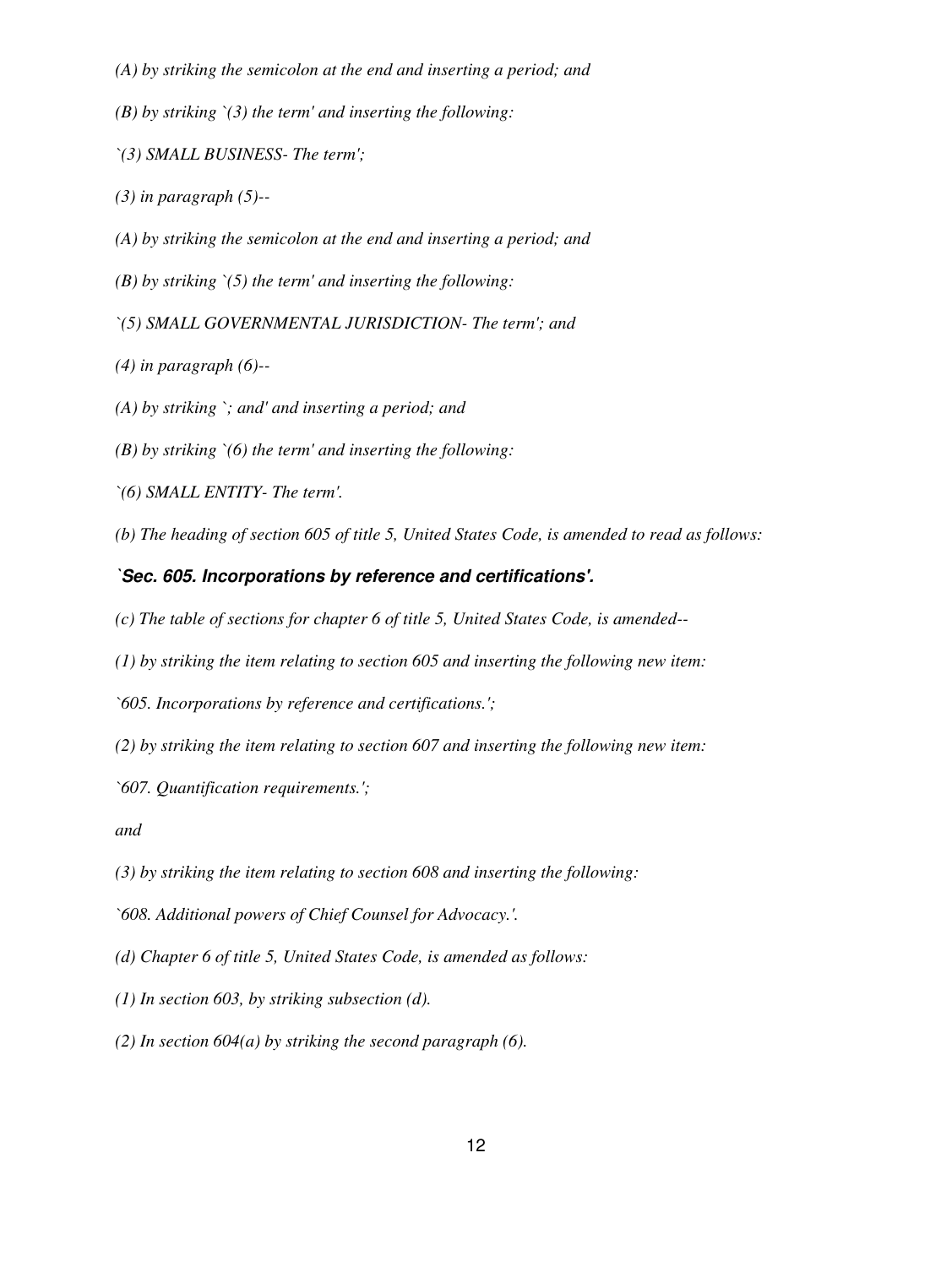# **SEC. 1. SHORT TITLE; TABLE OF CONTENTS.**

(a) Short Title- This Act may be cited as the `Regulatory Flexibility Improvements Act of 2011'.

(b) Table of Contents- The table of contents of this Act is as follows:

Sec. 1. Short title; table of contents.

Sec. 2. Clarification and expansion of rules covered by the Regulatory Flexibility Act.

Sec. 3. Expansion of report of regulatory agenda.

Sec. 4. Requirements providing for more detailed analyses.

Sec. 5. Repeal of waiver and delay authority; Additional powers of the Chief Counsel for Advocacy.

Sec. 6. Procedures for gathering comments.

Sec. 7. Periodic review of rules.

Sec. 8. Judicial review of compliance with the requirements of the Regulatory Flexibility Act available after publication of the final rule.

Sec. 9. Jurisdiction of court of appeals over rules implementing the Regulatory Flexibility Act.

Sec. 10. Clerical amendments.

Sec. 11. Agency preparation of guides.

## **SEC. 2. CLARIFICATION AND EXPANSION OF RULES COVERED BY THE REGULATORY FLEXIBILITY ACT.**

(a) In General- Paragraph (2) of section 601 of title 5, United States Code, is amended to read as follows:

`(2) RULE- The term `rule' has the meaning given such term in section 551(4) of this title, except that such term does not include a rule of particular (and not general) applicability relating to rates, wages, corporate or financial structures or reorganizations thereof, prices, facilities, appliances, services, or allowances therefor or to valuations, costs or accounting, or practices relating to such rates, wages, structures, prices, appliances, services, or allowances.'.

(b) Inclusion of Rules With Indirect Effects- Section 601 of title 5, United States Code, is amended by adding at the end the following new paragraph:

`(9) ECONOMIC IMPACT- The term `economic impact' means, with respect to a proposed or final rule--

`(A) any direct economic effect on small entities of such rule; and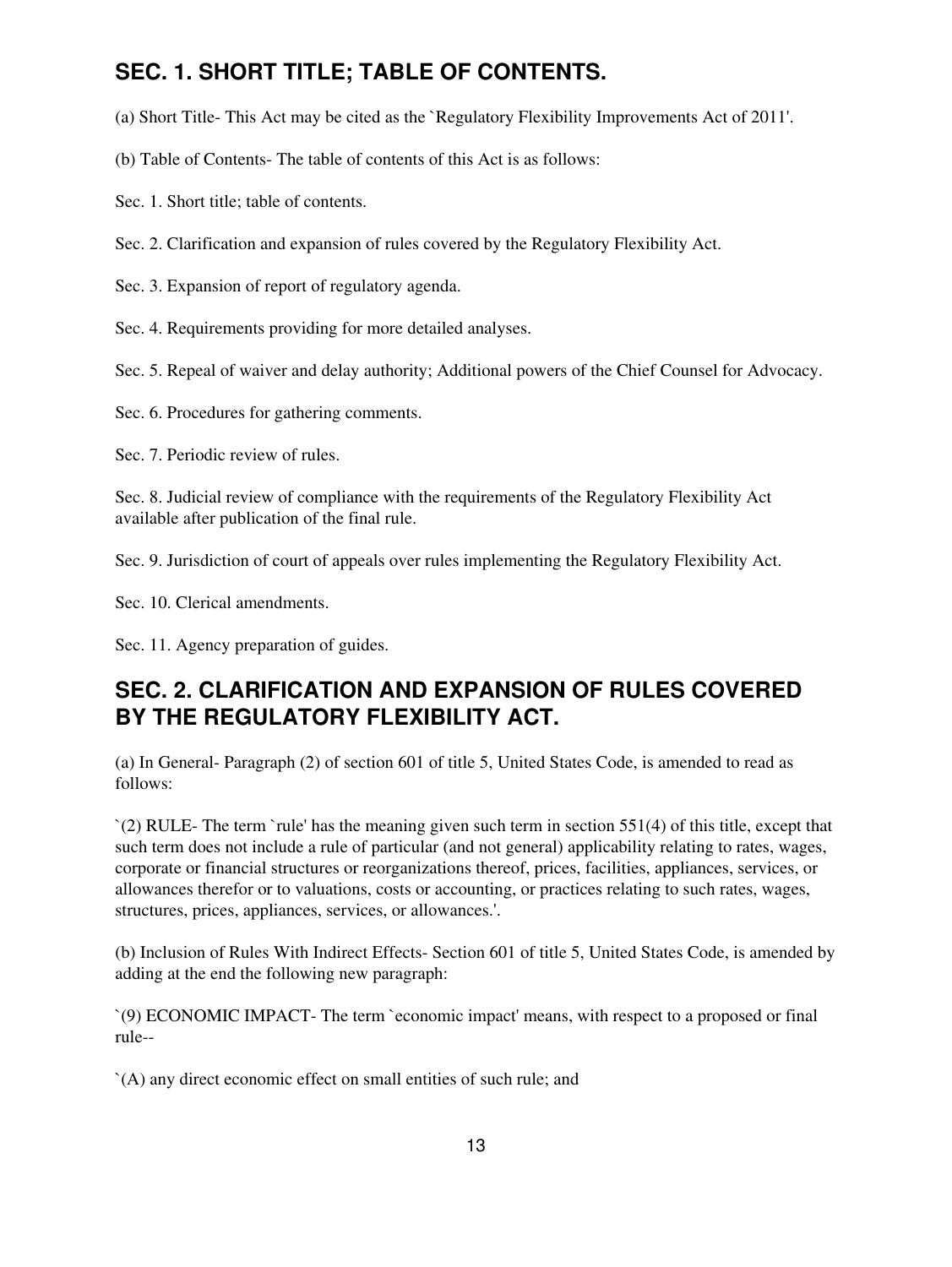`(B) any indirect economic effect on small entities which is reasonably foreseeable and results from such rule (without regard to whether small entities will be directly regulated by the rule).'.

(c) Inclusion of Rules With Beneficial Effects-

(1) INITIAL REGULATORY FLEXIBILITY ANALYSIS- Subsection (c) of section 603 of title 5, United States Code, is amended by striking the first sentence and inserting `Each initial regulatory flexibility analysis shall also contain a detailed description of alternatives to the proposed rule which minimize any adverse significant economic impact or maximize any beneficial significant economic impact on small entities.'.

(2) FINAL REGULATORY FLEXIBILITY ANALYSIS- The first paragraph (6) of section 604(a) of title 5, United States Code, is amended by striking `minimize the significant economic impact' and inserting `minimize the adverse significant economic impact or maximize the beneficial significant economic impact'.

(d) Inclusion of Rules Affecting Tribal Organizations- Paragraph (5) of section 601 of title 5, United States Code, is amended by inserting `and tribal organizations (as defined in section 4(1) of the Indian Self-Determination and Education Assistance Act (25 U.S.C. 450b(l))), after `special districts,'.

(e) Inclusion of Land Management Plans and Formal Rule Making-

(1) INITIAL REGULATORY FLEXIBILITY ANALYSIS- Subsection (a) of section 603 of title 5, United States Code, is amended in the first sentence--

(A) by striking `or' after `proposed rule,'; and

(B) by inserting `or publishes a revision or amendment to a land management plan,' after `United States,'.

(2) FINAL REGULATORY FLEXIBILITY ANALYSIS- Subsection (a) of section 604 of title 5, United States Code, is amended in the first sentence--

(A) by striking `or' after `proposed rulemaking,'; and

(B) by inserting `or adopts a revision or amendment to a land management plan,' after `section  $603(a)$ ,.

(3) LAND MANAGEMENT PLAN DEFINED- Section 601 of title 5, United States Code, is amended by adding at the end the following new paragraph:

`(10) LAND MANAGEMENT PLAN-

`(A) IN GENERAL- The term `land management plan' means--

`(i) any plan developed by the Secretary of Agriculture under section 6 of the Forest and Rangeland Renewable Resources Planning Act of 1974 (16 U.S.C. 1604); and

`(ii) any plan developed by the Secretary of Interior under section 202 of the Federal Land Policy and Management Act of 1976 (43 U.S.C. 1712).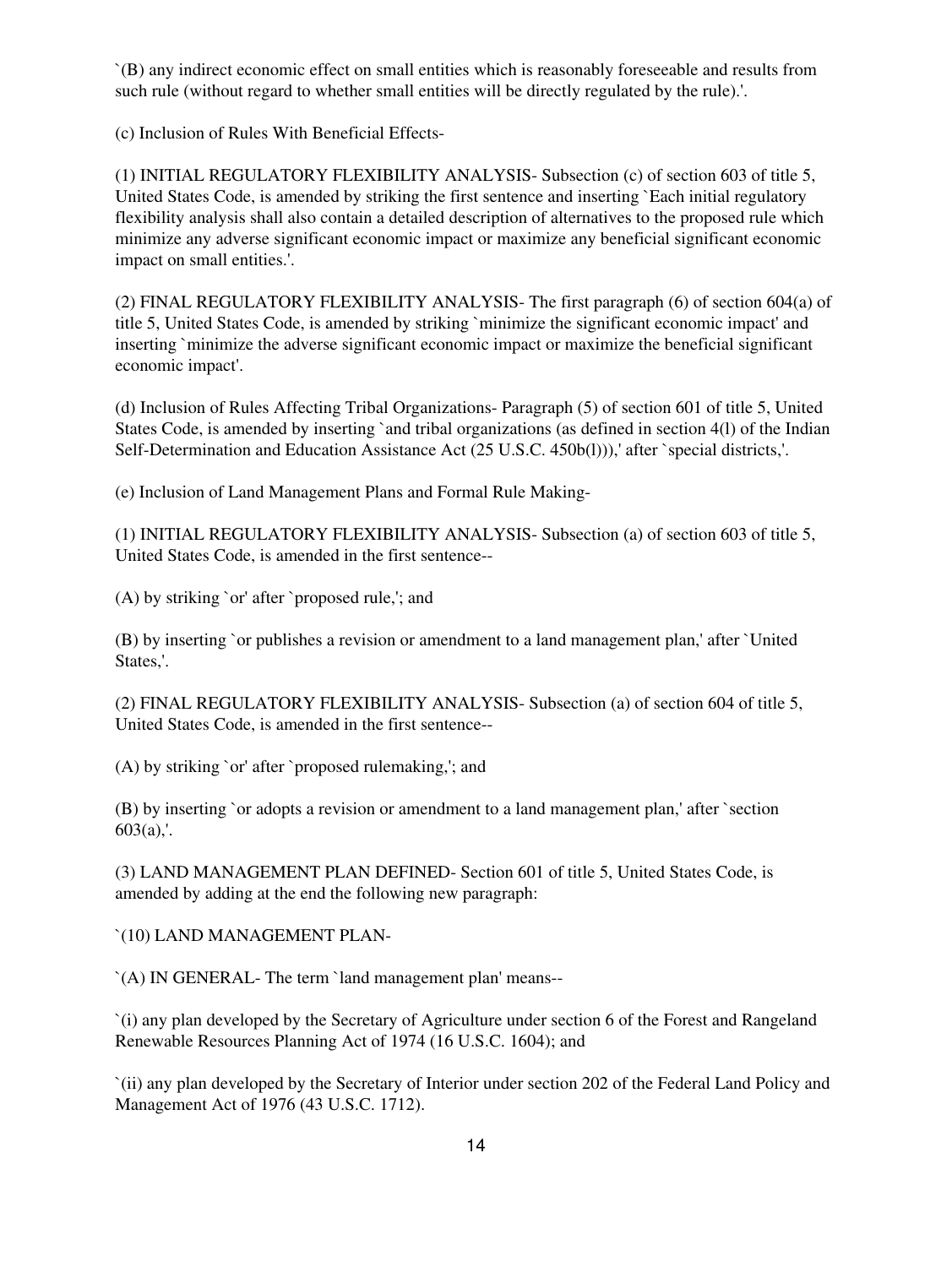`(B) REVISION- The term `revision' means any change to a land management plan which--

 $(i)$  in the case of a plan described in subparagraph  $(A)(i)$ , is made under section  $6(f)(5)$  of the Forest and Rangeland Renewable Resources Planning Act of 1974 (16 U.S.C. 1604(f)(5)); or

`(ii) in the case of a plan described in subparagraph (A)(ii), is made under section 1610.5-6 of title 43, Code of Federal Regulations (or any successor regulation).

`(C) AMENDMENT- The term `amendment' means any change to a land management plan which--

`(i) in the case of a plan described in subparagraph (A)(i), is made under section 6(f)(4) of the Forest and Rangeland Renewable Resources Planning Act of 1974 (16 U.S.C. 1604(f)(4)) and with respect to which the Secretary of Agriculture prepares a statement described in section  $102(2)(C)$  of the National Environmental Policy Act of 1969 (42 U.S.C. 4332(2)(C)); or

`(ii) in the case of a plan described in subparagraph (A)(ii), is made under section 1610.5-5 of title 43, Code of Federal Regulations (or any successor regulation) and with respect to which the Secretary of the Interior prepares a statement described in section 102(2)(C) of the National Environmental Policy Act of 1969 (42 U.S.C. 4332(2)(C)).'.

(f) Inclusion of Certain Interpretive Rules Involving the Internal Revenue Laws-

(1) IN GENERAL- Subsection (a) of section 603 of title 5, United States Code, is amended by striking the period at the end and inserting `or a recordkeeping requirement, and without regard to whether such requirement is imposed by statute or regulation.'.

(2) COLLECTION OF INFORMATION- Paragraph (7) of section 601 of title 5, United States Code, is amended to read as follows:

`(7) COLLECTION OF INFORMATION- The term `collection of information' has the meaning given such term in section 3502(3) of title 44.'.

(3) RECORDKEEPING REQUIREMENT- Paragraph (8) of section 601 of title 5, United States Code, is amended to read as follows:

`(8) RECORDKEEPING REQUIREMENT- The term `recordkeeping requirement' has the meaning given such term in section 3502(13) of title 44.'.

(g) Definition of Small Organization- Paragraph (4) of section 601 of title 5, United States Code, is amended to read as follows:

`(4) SMALL ORGANIZATION-

`(A) IN GENERAL- The term `small organization' means any not-for-profit enterprise which, as of the issuance of the notice of proposed rulemaking--

`(i) in the case of an enterprise which is described by a classification code of the North American Industrial Classification System, does not exceed the size standard established by the Administrator of the Small Business Administration pursuant to section 3 of the Small Business Act (15 U.S.C. 632) for small business concerns described by such classification code; and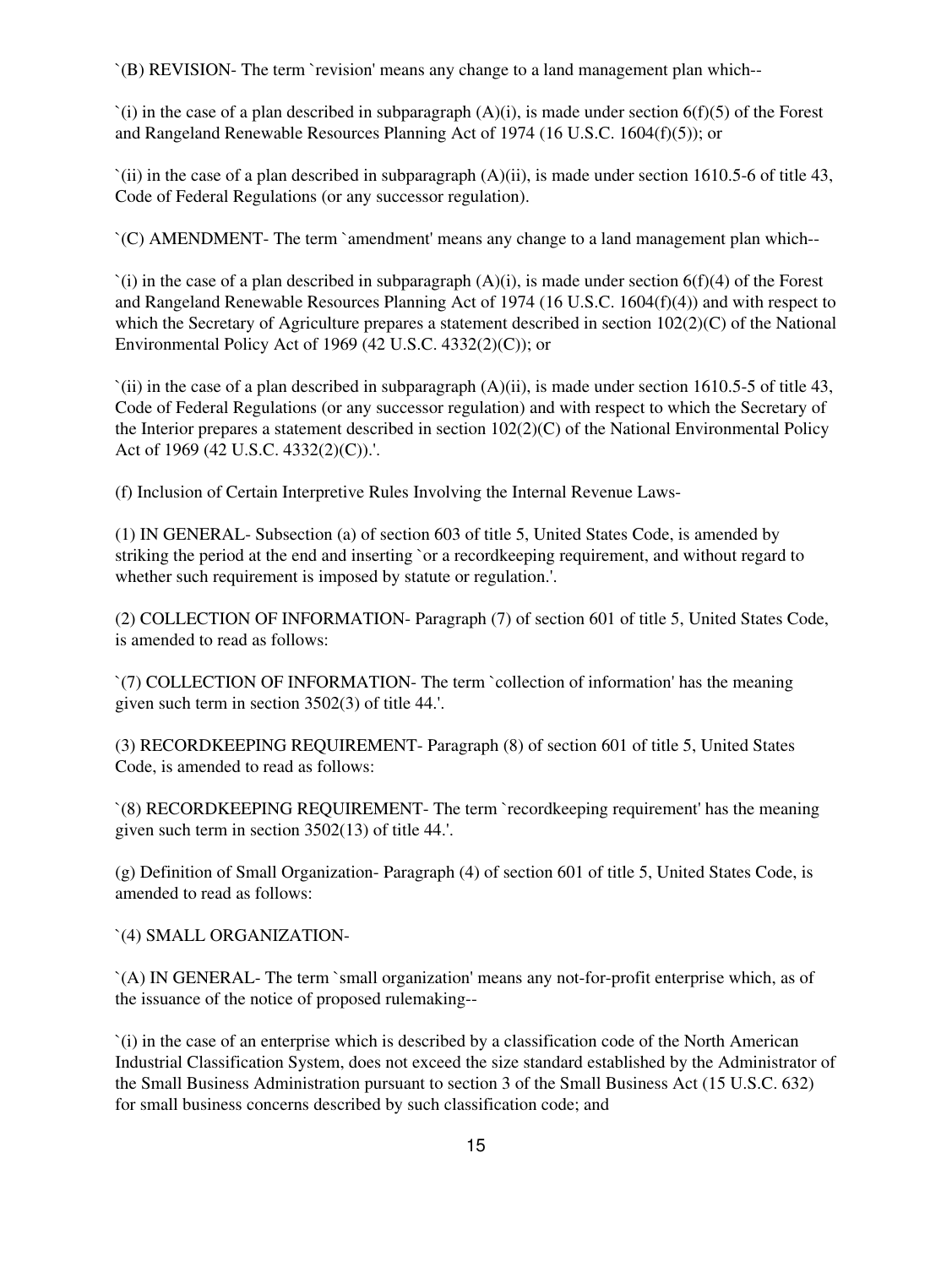`(ii) in the case of any other enterprise, has a net worth that does not exceed \$7,000,000 and has not more than 500 employees.

`(B) LOCAL LABOR ORGANIZATIONS- In the case of any local labor organization, subparagraph (A) shall be applied without regard to any national or international organization of which such local labor organization is a part.

`(C) AGENCY DEFINITIONS- Subparagraphs (A) and (B) shall not apply to the extent that an agency, after consultation with the Office of Advocacy of the Small Business Administration and after opportunity for public comment, establishes one or more definitions for such term which are appropriate to the activities of the agency and publishes such definitions in the Federal Register.'.

## **SEC. 3. EXPANSION OF REPORT OF REGULATORY AGENDA.**

Section 602 of title 5, United States Code, is amended--

(1) in subsection (a)--

(A) in paragraph (2), by striking `, and' at the end and inserting `;';

(B) by redesignating paragraph (3) as paragraph (4); and

(C) by inserting after paragraph (2) the following:

`(3) a brief description of the sector of the North American Industrial Classification System that is primarily affected by any rule which the agency expects to propose or promulgate which is likely to have a significant economic impact on a substantial number of small entities; and'; and

(2) in subsection (c), to read as follows:

`(c) Each agency shall prominently display a plain language summary of the information contained in the regulatory flexibility agenda published under subsection (a) on its website within 3 days of its publication in the Federal Register. The Office of Advocacy of the Small Business Administration shall compile and prominently display a plain language summary of the regulatory agendas referenced in subsection (a) for each agency on its website within 3 days of their publication in the Federal Register.'.

## **SEC. 4. REQUIREMENTS PROVIDING FOR MORE DETAILED ANALYSES.**

(a) Initial Regulatory Flexibility Analysis- Subsection (b) of section 603 of title 5, United States Code, is amended to read as follows:

`(b) Each initial regulatory flexibility analysis required under this section shall contain a detailed statement--

`(1) describing the reasons why action by the agency is being considered;

`(2) describing the objectives of, and legal basis for, the proposed rule;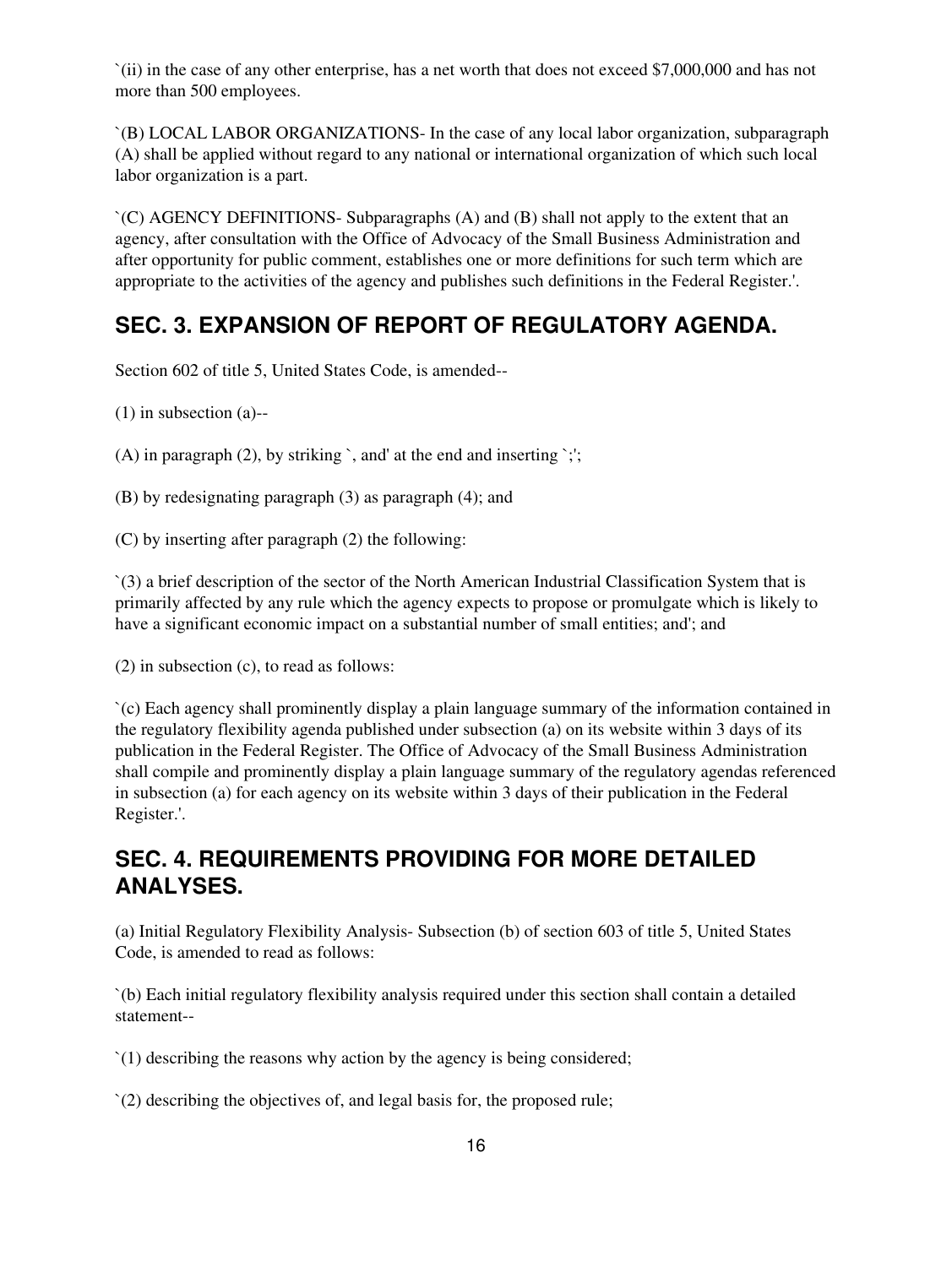`(3) estimating the number and type of small entities to which the proposed rule will apply;

`(4) describing the projected reporting, recordkeeping, and other compliance requirements of the proposed rule, including an estimate of the classes of small entities which will be subject to the requirement and the type of professional skills necessary for preparation of the report and record;

`(5) describing all relevant Federal rules which may duplicate, overlap, or conflict with the proposed rule, or the reasons why such a description could not be provided;

`(6) estimating the additional cumulative economic impact of the proposed rule on small entities beyond that already imposed on the class of small entities by the agency or why such an estimate is not available; and

`(7) describing any disproportionate economic impact on small entities or a specific class of small entities.'.

(b) Final Regulatory Flexibility Analysis-

(1) IN GENERAL- Section 604(a) of title 5, United States Code, is amended--

(A) in paragraph (4), by striking `an explanation' and inserting `a detailed explanation';

(B) in each of paragraphs (4), (5), and the first paragraph (6), by inserting `detailed' before `description'; and

(C) by adding at the end the following:

`(7) describing any disproportionate economic impact on small entities or a specific class of small entities.'.

(2) INCLUSION OF RESPONSE TO COMMENTS ON CERTIFICATION OF PROPOSED RULE-Paragraph (2) of section 604(a) of title 5, United States Code, is amended by inserting `(or certification of the proposed rule under section 605(b))' after `initial regulatory flexibility analysis'.

(3) PUBLICATION OF ANALYSIS ON WEBSITE- Subsection (b) of section 604 of title 5, United States Code, is amended to read as follows:

`(b) The agency shall make copies of the final regulatory flexibility analysis available to the public, including placement of the entire analysis on the agency's website, and shall publish in the Federal Register the final regulatory flexibility analysis, or a summary thereof which includes the telephone number, mailing address, and link to the website where the complete analysis may be obtained.'.

(c) Cross-references to Other Analyses- Subsection (a) of section 605 of title 5, United States Code, is amended to read as follows:

`(a) A Federal agency shall be treated as satisfying any requirement regarding the content of an agenda or regulatory flexibility analysis under section 602, 603, or 604, if such agency provides in such agenda or analysis a cross-reference to the specific portion of another agenda or analysis which is required by any other law and which satisfies such requirement.'.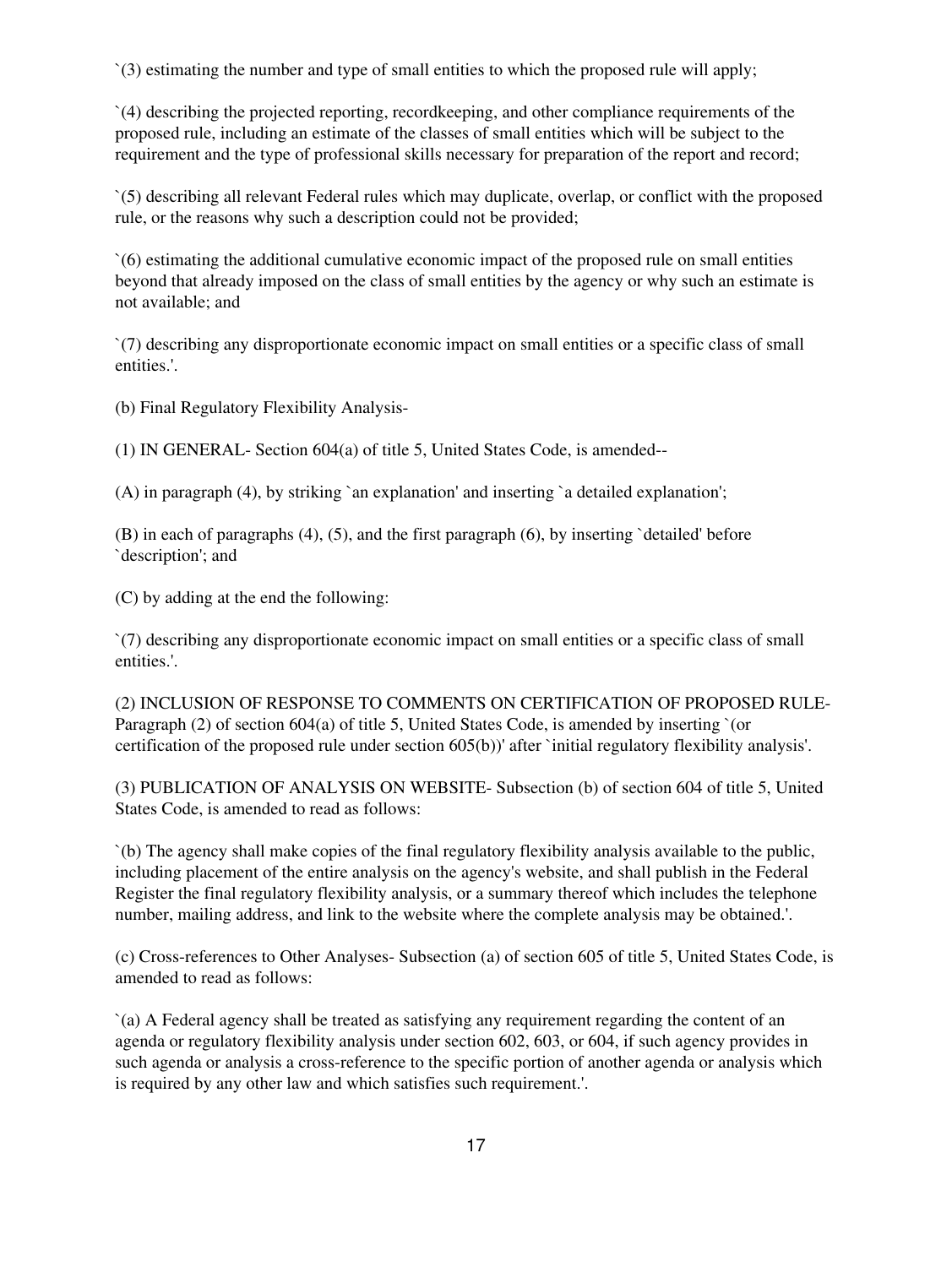(d) Certifications- Subsection (b) of section 605 of title 5, United States Code, is amended--

(1) by inserting `detailed' before `statement' the first place it appears; and

(2) by inserting `and legal' after `factual'.

(e) Quantification Requirements- Section 607 of title 5, United States Code, is amended to read as follows:

### **`Sec. 607. Quantification requirements**

`In complying with sections 603 and 604, an agency shall provide--

`(1) a quantifiable or numerical description of the effects of the proposed or final rule and alternatives to the proposed or final rule; or

`(2) a more general descriptive statement and a detailed statement explaining why quantification is not practicable or reliable.'.

## **SEC. 5. REPEAL OF WAIVER AND DELAY AUTHORITY; ADDITIONAL POWERS OF THE CHIEF COUNSEL FOR ADVOCACY.**

(a) In General- Section 608 is amended to read as follows:

### **`Sec. 608. Additional powers of Chief Counsel for Advocacy**

 $\Gamma$ (a)(1) Not later than 270 days after the date of the enactment of the Regulatory Flexibility Improvements Act of 2011, the Chief Counsel for Advocacy of the Small Business Administration shall, after opportunity for notice and comment under section 553, issue rules governing agency compliance with this chapter. The Chief Counsel may modify or amend such rules after notice and comment under section 553. This chapter (other than this subsection) shall not apply with respect to the issuance, modification, and amendment of rules under this paragraph.

`(2) An agency shall not issue rules which supplement the rules issued under subsection (a) unless such agency has first consulted with the Chief Counsel for Advocacy to ensure that such supplemental rules comply with this chapter and the rules issued under paragraph (1).

`(b) Notwithstanding any other law, the Chief Counsel for Advocacy of the Small Business Administration may intervene in any agency adjudication (unless such agency is authorized to impose a fine or penalty under such adjudication), and may inform the agency of the impact that any decision on the record may have on small entities. The Chief Counsel shall not initiate an appeal with respect to any adjudication in which the Chief Counsel intervenes under this subsection.

`(c) The Chief Counsel for Advocacy may file comments in response to any agency notice requesting comment, regardless of whether the agency is required to file a general notice of proposed rulemaking under section 553.'.

(b) Conforming Amendments-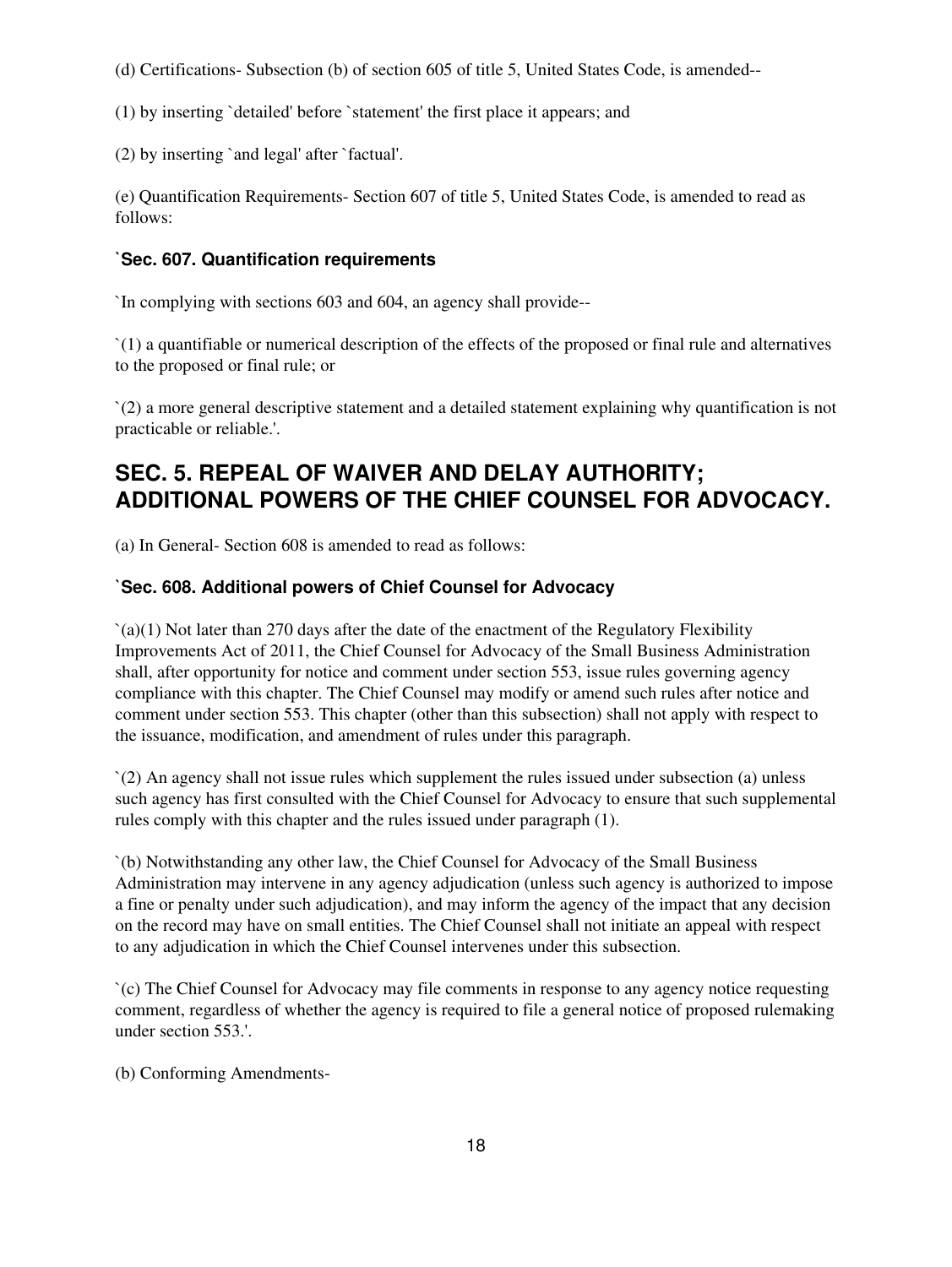- (1) Section  $611(a)(1)$  of such title is amended by striking `608(b),'.
- (2) Section  $611(a)(2)$  of such title is amended by striking `608(b),'.
- (3) Section  $611(a)(3)$  of such title is amended--
- (A) by striking subparagraph (B); and
- (B) by striking  $\hat{O}(A)$  A small entity' and inserting the following:

`(3) A small entity'.

## **SEC. 6. PROCEDURES FOR GATHERING COMMENTS.**

Section 609 of title 5, United States Code, is amended by striking subsection (b) and all that follows through the end of the section and inserting the following:

 $(b)(1)$  Prior to publication of any proposed rule described in subsection (e), an agency making such rule shall notify the Chief Counsel for Advocacy of the Small Business Administration and provide the Chief Counsel with--

`(A) all materials prepared or utilized by the agency in making the proposed rule, including the draft of the proposed rule; and

`(B) information on the potential adverse and beneficial economic impacts of the proposed rule on small entities and the type of small entities that might be affected.

`(2) An agency shall not be required under paragraph (1) to provide the exact language of any draft if the rule--

`(A) relates to the internal revenue laws of the United States; or

`(B) is proposed by an independent regulatory agency (as defined in section 3502(5) of title 44).

`(c) Not later than 15 days after the receipt of such materials and information under subsection (b), the Chief Counsel for Advocacy of the Small Business Administration shall--

`(1) identify small entities or representatives of small entities or a combination of both for the purpose of obtaining advice, input, and recommendations from those persons about the potential economic impacts of the proposed rule and the compliance of the agency with section 603; and

`(2) convene a review panel consisting of an employee from the Office of Advocacy of the Small Business Administration, an employee from the agency making the rule, and in the case of an agency other than an independent regulatory agency (as defined in section 3502(5) of title 44), an employee from the Office of Information and Regulatory Affairs of the Office of Management and Budget to review the materials and information provided to the Chief Counsel under subsection (b).

 $\dot{\mathcal{C}}(d)(1)$  Not later than 60 days after the review panel described in subsection  $(c)(2)$  is convened, the Chief Counsel for Advocacy of the Small Business Administration shall, after consultation with the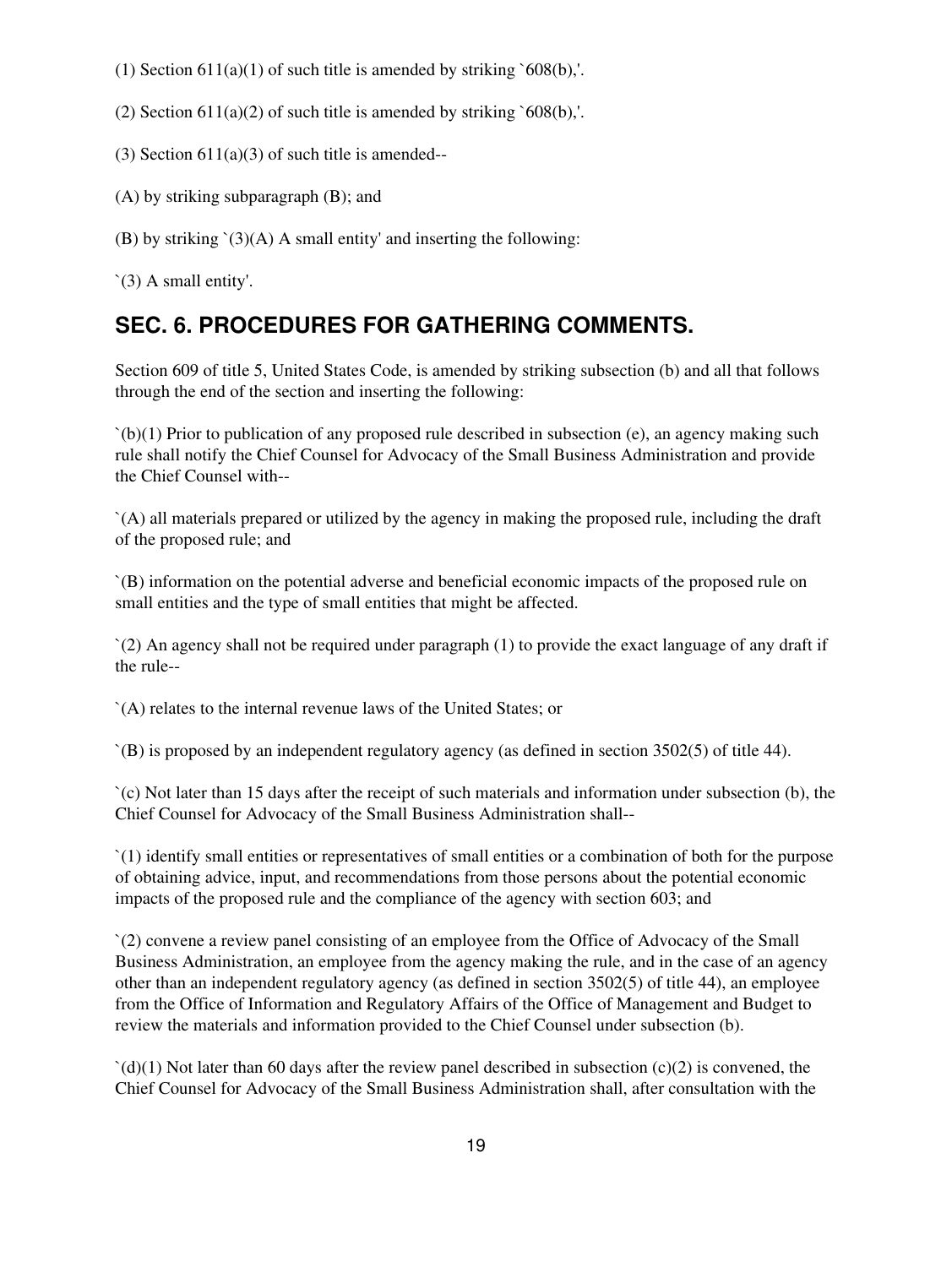members of such panel, submit a report to the agency and, in the case of an agency other than an independent regulatory agency (as defined in section 3502(5) of title 44), the Office of Information and Regulatory Affairs of the Office of Management and Budget.

`(2) Such report shall include an assessment of the economic impact of the proposed rule on small entities, including an assessment of the proposed rule's impact on the cost that small entities pay for energy, and a discussion of any alternatives that will minimize adverse significant economic impacts or maximize beneficial significant economic impacts on small entities.

`(3) Such report shall become part of the rulemaking record. In the publication of the proposed rule, the agency shall explain what actions, if any, the agency took in response to such report.

`(e) A proposed rule is described by this subsection if the Administrator of the Office of Information and Regulatory Affairs of the Office of Management and Budget, the head of the agency (or the delegatee of the head of the agency), or an independent regulatory agency determines that the proposed rule is likely to result in--

`(1) an annual effect on the economy of \$100,000,000 or more;

`(2) a major increase in costs or prices for consumers, individual industries, Federal, State, or local governments, tribal organizations, or geographic regions;

`(3) significant adverse effects on competition, employment, investment, productivity, innovation, or on the ability of United States-based enterprises to compete with foreign-based enterprises in domestic and export markets; or

`(4) a significant economic impact on a substantial number of small entities.

`(f) Upon application by the agency, the Chief Counsel for Advocacy of the Small Business Administration may waive the requirements of subsections (b) through (e) if the Chief Counsel determines that compliance with the requirements of such subsections are impracticable, unnecessary, or contrary to the public interest.'.

## **SEC. 7. PERIODIC REVIEW OF RULES.**

Section 610 of title 5, United States Code, is amended to read as follows:

### **`Sec. 610. Periodic review of rules**

`(a) Not later than 180 days after the enactment of the Regulatory Flexibility Improvements Act of 2011, each agency shall publish in the Federal Register and place on its website a plan for the periodic review of rules issued by the agency which the head of the agency determines have a significant economic impact on a substantial number of small entities. Such determination shall be made without regard to whether the agency performed an analysis under section 604. The purpose of the review shall be to determine whether such rules should be continued without change, or should be amended or rescinded, consistent with the stated objectives of applicable statutes, to minimize any adverse significant economic impacts or maximize any beneficial significant economic impacts on a substantial number of small entities. Such plan may be amended by the agency at any time by publishing the revision in the Federal Register and subsequently placing the amended plan on the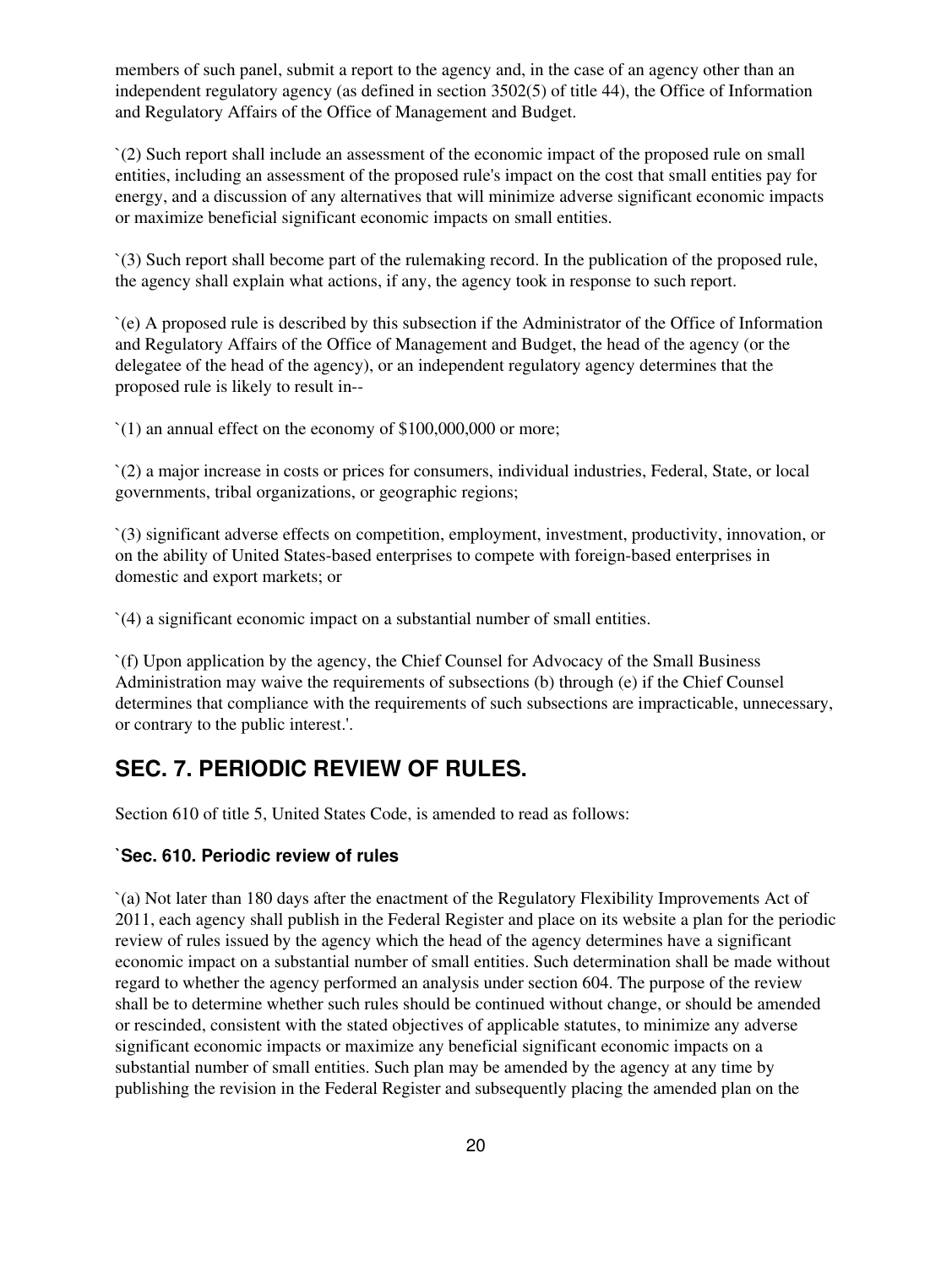agency's website.

`(b) The plan shall provide for the review of all such agency rules existing on the date of the enactment of the Regulatory Flexibility Improvements Act of 2011 within 10 years of the date of publication of the plan in the Federal Register and for review of rules adopted after the date of enactment of the Regulatory Flexibility Improvements Act of 2011 within 10 years after the publication of the final rule in the Federal Register. If the head of the agency determines that completion of the review of existing rules is not feasible by the established date, the head of the agency shall so certify in a statement published in the Federal Register and may extend the review for not longer than 2 years after publication of notice of extension in the Federal Register. Such certification and notice shall be sent to the Chief Counsel for Advocacy of the Small Business Administration and the Congress.

`(c) The plan shall include a section that details how an agency will conduct outreach to and meaningfully include small businesses for the purposes of carrying out this section. The agency shall include in this section a plan for how the agency will contact small businesses and gather their input on existing agency rules.

`(d) Each agency shall annually submit a report regarding the results of its review pursuant to such plan to the Congress, the Chief Counsel for Advocacy of the Small Business Administration, and, in the case of agencies other than independent regulatory agencies (as defined in section 3502(5) of title 44) to the Administrator of the Office of Information and Regulatory Affairs of the Office of Management and Budget. Such report shall include the identification of any rule with respect to which the head of the agency made a determination described in paragraph (5) or (6) of subsection (e) and a detailed explanation of the reasons for such determination.

`(e) In reviewing a rule pursuant to subsections (a) through (d), the agency shall amend or rescind the rule to minimize any adverse significant economic impact on a substantial number of small entities or disproportionate economic impact on a specific class of small entities, or maximize any beneficial significant economic impact of the rule on a substantial number of small entities to the greatest extent possible, consistent with the stated objectives of applicable statutes. In amending or rescinding the rule, the agency shall consider the following factors:

`(1) The continued need for the rule.

`(2) The nature of complaints received by the agency from small entities concerning the rule.

`(3) Comments by the Regulatory Enforcement Ombudsman and the Chief Counsel for Advocacy of the Small Business Administration.

`(4) The complexity of the rule.

`(5) The extent to which the rule overlaps, duplicates, or conflicts with other Federal rules and, unless the head of the agency determines it to be infeasible, State and local rules.

`(6) The contribution of the rule to the cumulative economic impact of all Federal rules on the class of small entities affected by the rule, unless the head of the agency determines that such calculations cannot be made and reports that determination in the annual report required under subsection (d).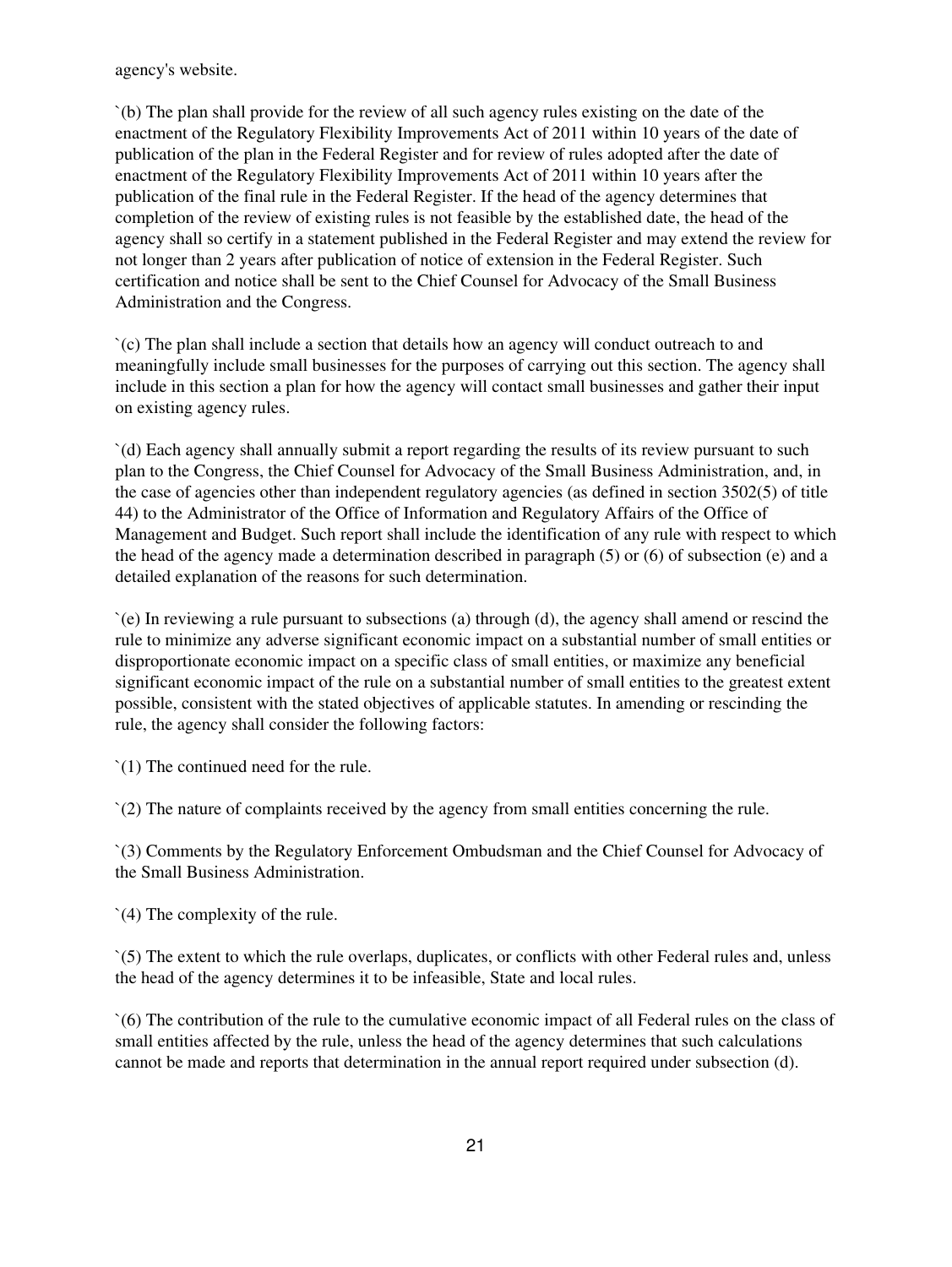`(7) The length of time since the rule has been evaluated or the degree to which technology, economic conditions, or other factors have changed in the area affected by the rule.

`(f) The agency shall publish in the Federal Register and on its website a list of rules to be reviewed pursuant to such plan. Such publication shall include a brief description of the rule, the reason why the agency determined that it has a significant economic impact on a substantial number of small entities (without regard to whether it had prepared a final regulatory flexibility analysis for the rule), and request comments from the public, the Chief Counsel for Advocacy of the Small Business Administration, and the Regulatory Enforcement Ombudsman concerning the enforcement of the rule.'.

## **SEC. 8. JUDICIAL REVIEW OF COMPLIANCE WITH THE REQUIREMENTS OF THE REGULATORY FLEXIBILITY ACT AVAILABLE AFTER PUBLICATION OF THE FINAL RULE.**

(a) In General- Paragraph  $(1)$  of section 611(a) of title 5, United States Code, is amended by striking `final agency action' and inserting `such rule'.

(b) Jurisdiction- Paragraph (2) of such section is amended by inserting `(or which would have such jurisdiction if publication of the final rule constituted final agency action)' after `provision of law,'.

(c) Time for Bringing Action- Paragraph (3) of such section is amended--

(1) by striking `final agency action' and inserting `publication of the final rule'; and

(2) by inserting `, in the case of a rule for which the date of final agency action is the same date as the publication of the final rule,' after `except that'.

(d) Intervention by Chief Counsel for Advocacy- Subsection (b) of section 612 of title 5, United States Code, is amended by inserting before the first period `or agency compliance with section 601, 603, 604, 605(b), 609, or 610'.

## **SEC. 9. JURISDICTION OF COURT OF APPEALS OVER RULES IMPLEMENTING THE REGULATORY FLEXIBILITY ACT.**

(a) In General- Section 2342 of title 28, United States Code, is amended--

(1) in paragraph (6), by striking `and' at the end;

(2) in paragraph (7), by striking the period at the end and inserting `; and'; and

(3) by inserting after paragraph (7) the following new paragraph:

`(8) all final rules under section 608(a) of title 5.'.

(b) Conforming Amendments- Paragraph (3) of section 2341 of title 28, United States Code, is amended--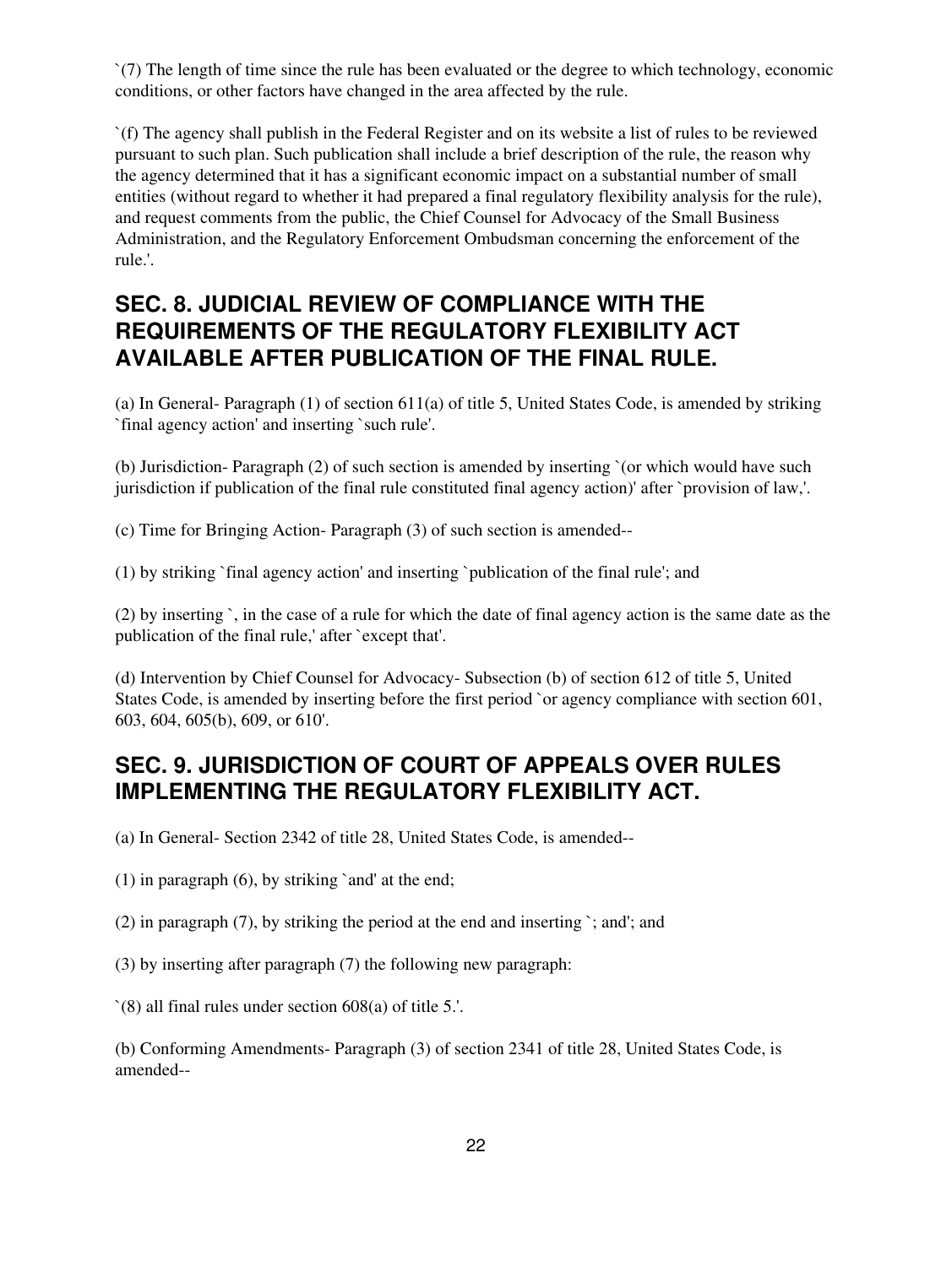(1) in subparagraph (D), by striking `and' at the end;

(2) in subparagraph (E), by striking the period at the end and inserting `; and'; and

(3) by adding at the end the following new subparagraph:

`(F) the Office of Advocacy of the Small Business Administration, when the final rule is under section 608(a) of title 5.'.

(c) Authorization to Intervene and Comment on Agency Compliance With Administrative Procedure-Subsection (b) of section 612 of title 5, United States Code, is amended by inserting `chapter 5, and chapter 7,' after `this chapter,'.

### **SEC. 10. CLERICAL AMENDMENTS.**

- (a) Section 601 of title 5, United States Code, is amended--
- $(1)$  in paragraph  $(1)$ --
- (A) by striking the semicolon at the end and inserting a period; and
- (B) by striking `(1) the term' and inserting the following:
- `(1) AGENCY- The term';
- $(2)$  in paragraph  $(3)$ --
- (A) by striking the semicolon at the end and inserting a period; and
- (B) by striking `(3) the term' and inserting the following:
- `(3) SMALL BUSINESS- The term';
- $(3)$  in paragraph  $(5)$ --
- (A) by striking the semicolon at the end and inserting a period; and
- (B) by striking `(5) the term' and inserting the following:
- `(5) SMALL GOVERNMENTAL JURISDICTION- The term'; and
- $(4)$  in paragraph  $(6)$ --
- (A) by striking `; and' and inserting a period; and
- (B) by striking `(6) the term' and inserting the following:
- `(6) SMALL ENTITY- The term'.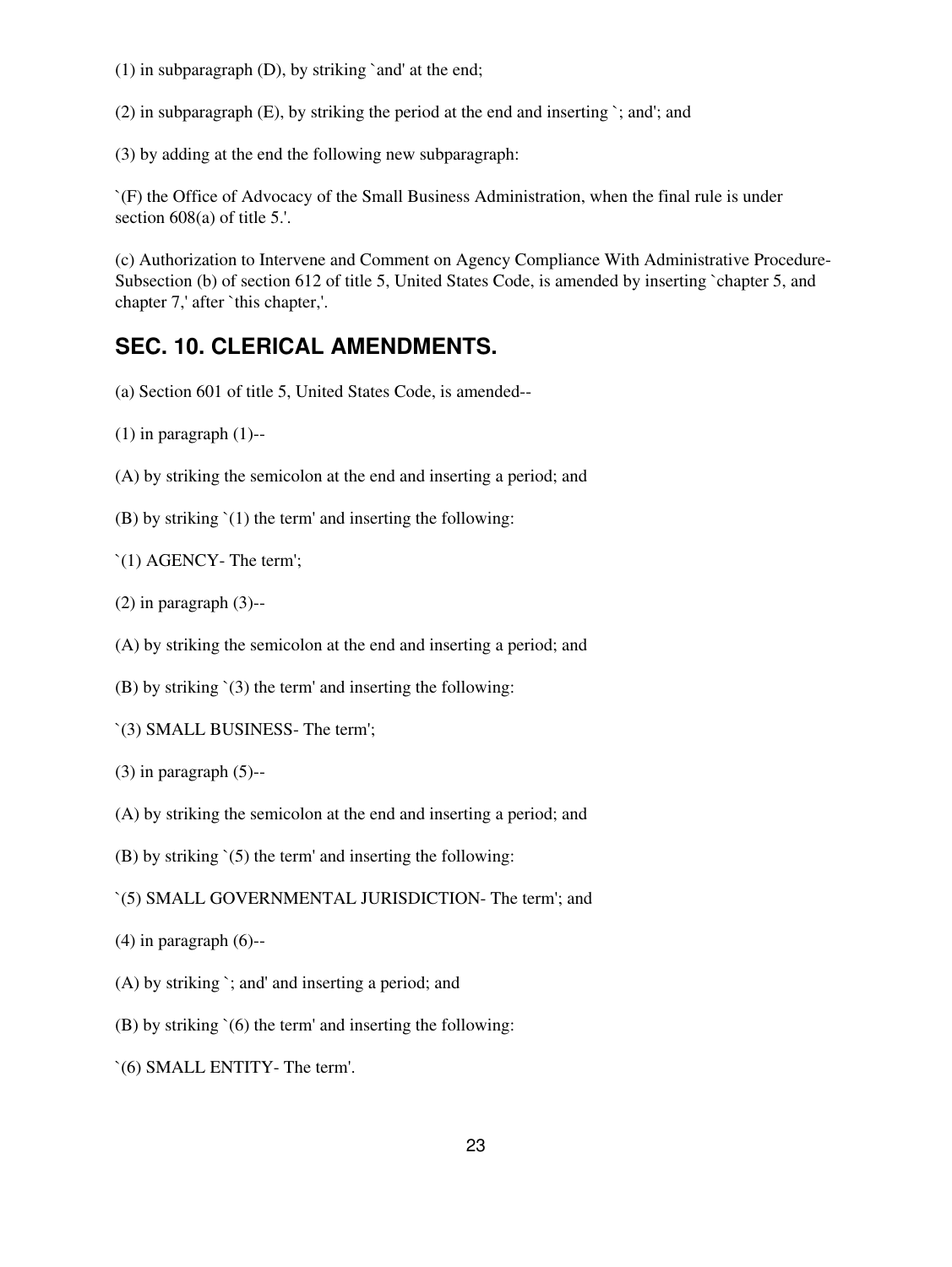(b) The heading of section 605 of title 5, United States Code, is amended to read as follows:

### **`Sec. 605. Incorporations by reference and certifications'.**

(c) The table of sections for chapter 6 of title 5, United States Code, is amended--

- (1) by striking the item relating to section 605 and inserting the following new item:
- `605. Incorporations by reference and certifications.';
- (2) by striking the item relating to section 607 and inserting the following new item:
- `607. Quantification requirements.'; and
- (3) by striking the item relating to section 608 and inserting the following:
- `608. Additional powers of Chief Counsel for Advocacy.'.
- (d) Chapter 6 of title 5, United States Code, is amended as follows:
- (1) In section 603, by striking subsection (d).
- (2) In section 604(a) by striking the second paragraph (6).

# **SEC. 11. AGENCY PREPARATION OF GUIDES.**

Section 212(a)(5) the Small Business Regulatory Enforcement Fairness Act of 1996 (5 U.S.C. 601 note) is amended to read as follows:

`(5) AGENCY PREPARATION OF GUIDES- The agency shall, in its sole discretion, taking into account the subject matter of the rule and the language of relevant statutes, ensure that the guide is written using sufficiently plain language likely to be understood by affected small entities. Agencies may prepare separate guides covering groups or classes of similarly affected small entities and may cooperate with associations of small entities to distribute such guides. In developing guides, agencies shall solicit input from affected small entities or associations of affected small entities. An agency may prepare guides and apply this section with respect to a rule or a group of related rules.'.

Union Calendar No. 191

#### 112th CONGRESS

1st Session

#### **H. R. 527**

### **[Report No. 112-289, Parts I and II]**

### **A BILL**